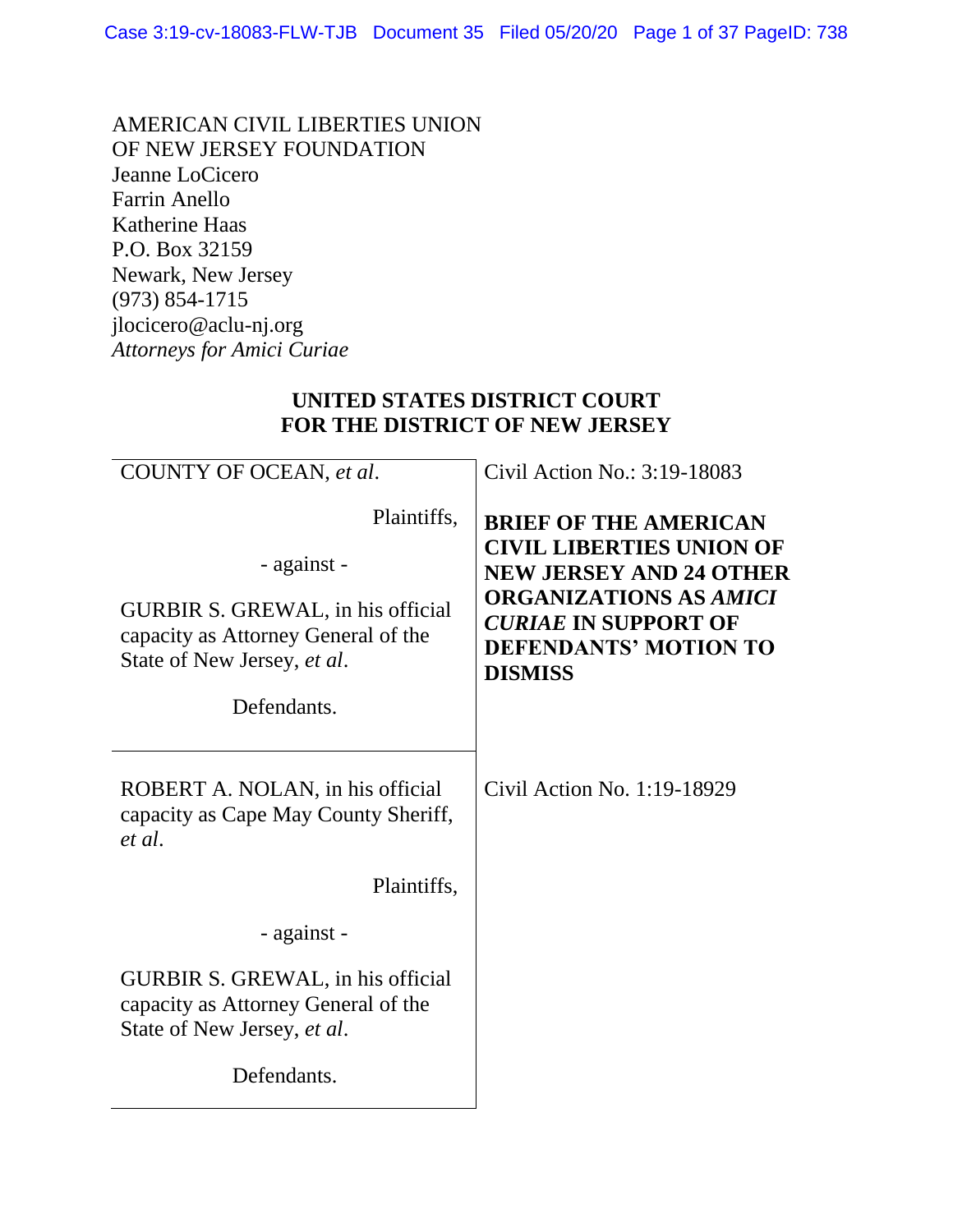# **TABLE OF CONTENTS**

<span id="page-1-0"></span>

| The Immigrant Trust Directive Promotes Public Safety for All New<br>$\mathbf{I}$ .                                                                                                                                              |
|---------------------------------------------------------------------------------------------------------------------------------------------------------------------------------------------------------------------------------|
| The Immigrant Trust Directive Builds Necessary Trust Between Law<br>A.                                                                                                                                                          |
| Stories from New Jersey's Immigrant Communities Confirm the Need for<br><b>B.</b><br>the Immigrant Trust Directive to Build Trust Between Local Law                                                                             |
| The Immigrant Trust Directive Conserves New Jersey's Limited Law<br>$\mathbf{C}$ .                                                                                                                                              |
| The Constitution Does Not Permit the Federal Government to Commandeer<br>II.<br>New Jersey's Policy-Making Authority or Law Enforcement Officers, and<br>Therefore No Federal Statute Could Validly Preempt the Immigrant Trust |
| A. Valid Preemption Schemes Regulate Private Actors, Not States, and the<br>Anti-Commandeering Doctrine Strictly Limits the Federal Government's<br>Ability to Force States to Implement Federal Policies19                     |
| Federal Information-Sharing Statutes Cannot Preempt the Immigrant Trust<br><b>B.</b><br>Directive Because Congress Cannot Command New Jersey Not to Adopt                                                                       |
| C. Immigration Statutes Cannot Preempt the Trust Directive Because the<br>Federal Government Cannot Force State Entities to Bear the Burden of                                                                                  |
| III. The Fact that the Constitution Grants the Federal Government Exclusive<br>Authority over Immigration Has No Impact on the Validity of the Immigrant                                                                        |
| .31                                                                                                                                                                                                                             |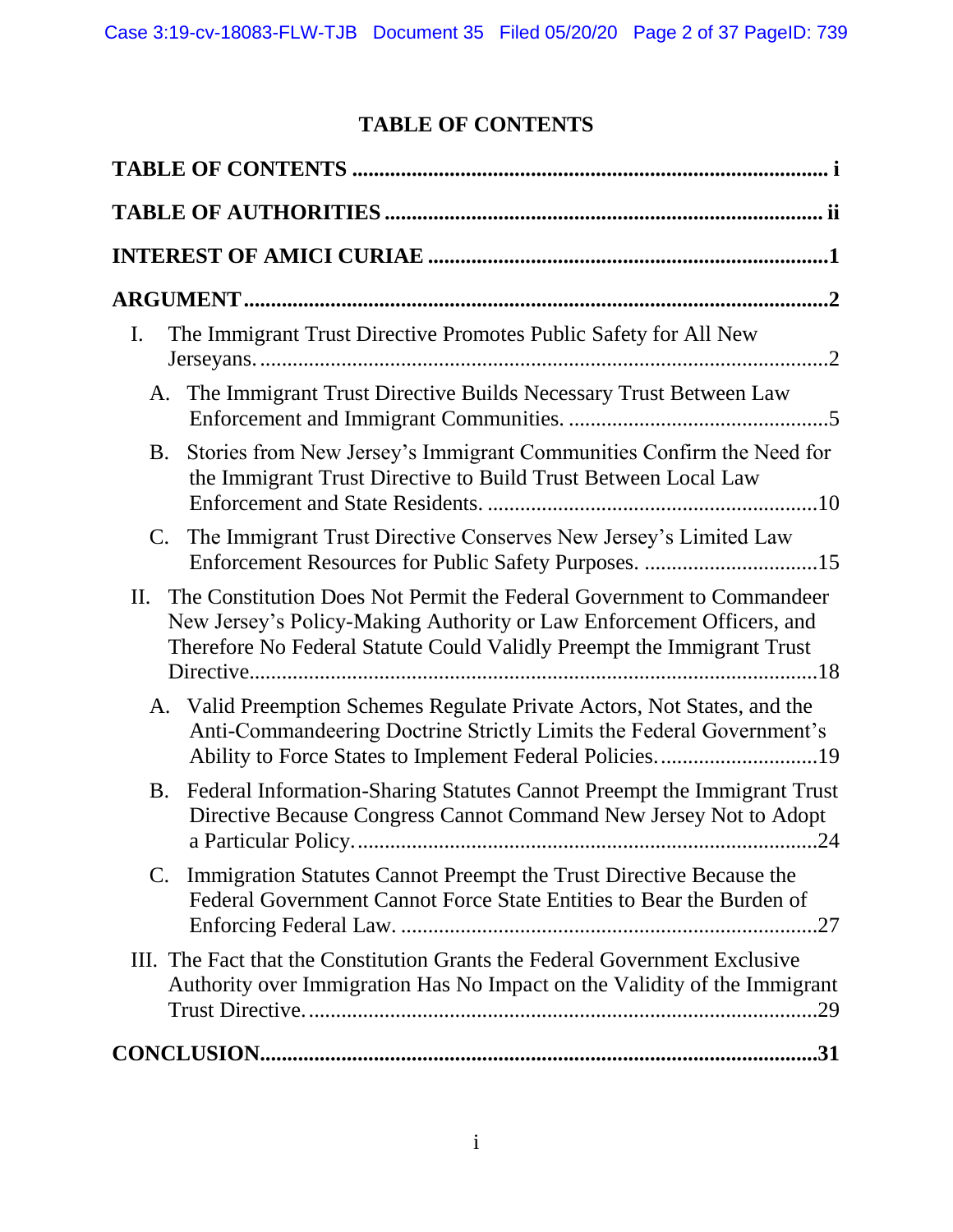#### **TABLE OF AUTHORITIES**

#### <span id="page-2-0"></span>**CASES**

| City and Cty. of San Francisco v. Sessions, 349 F. Supp. 3d 924 (N.D. Cal.                                                                                    |
|---------------------------------------------------------------------------------------------------------------------------------------------------------------|
|                                                                                                                                                               |
| City of Philadelphia v. Sessions, 309 F. Supp. 3d 289 (E.D. Pa. 2018), aff'd in part<br>& vacated in part on other grounds, 916 F.3d 276 (3d Cir. 2019)24, 26 |
|                                                                                                                                                               |
|                                                                                                                                                               |
|                                                                                                                                                               |
|                                                                                                                                                               |
|                                                                                                                                                               |
|                                                                                                                                                               |
| New York v. United States DOJ, 343 F. Supp. 3d 213 (S.D.N.Y. 2018)26                                                                                          |
|                                                                                                                                                               |
| Steinle v. City & Cty. Of San Francisco, 919 F.3d 1154 (9th Cir. 2019)24                                                                                      |
| United States v. California, 921 F.3d 865 (9th Cir. 2019) 23, 24, 30                                                                                          |
| <b>STATUTES</b>                                                                                                                                               |
|                                                                                                                                                               |
|                                                                                                                                                               |
|                                                                                                                                                               |

# **OTHER AUTHORITIES**

ACLU of Georgia, *Terror and Isolation in Cobb: How Unchecked Police Power under 287(g) Has Torn Families Apart and Threatened Public Safety* (Oct. 2009), https://www.aclu.org/other/terror-and-isolation-cobb-howunchecked-police-power-under-287g-has-torn-families-apart-and .............10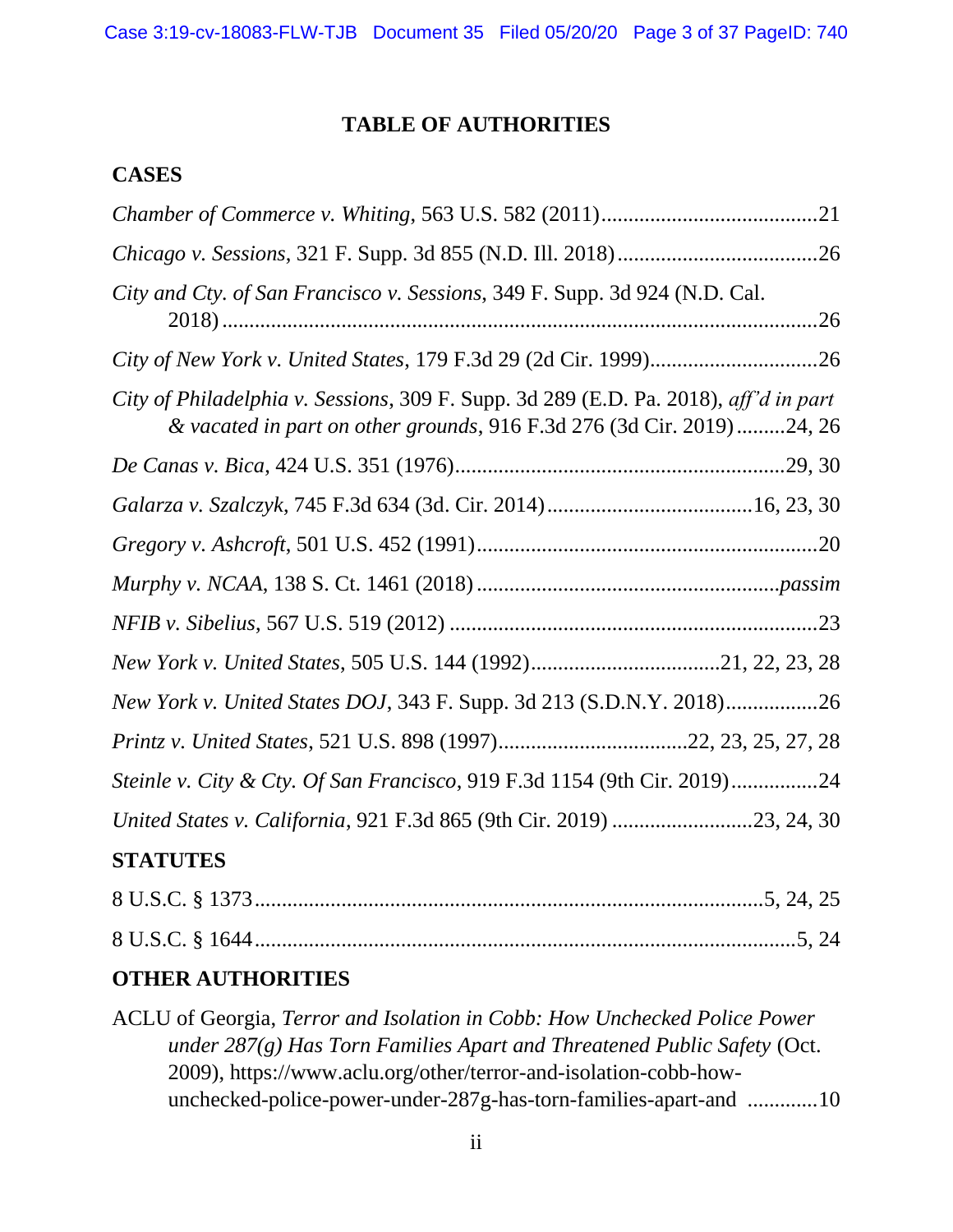| ACLU of Tennessee, Consequences & Costs: Lessons Learned from Davidson<br>County, Tennessee's Jail Model 287(g) Program, (Dec. 2012),<br>https://www.aclu-tn.org/wp-content/uploads/2015/01/287gF.pdf 18                                                              |
|-----------------------------------------------------------------------------------------------------------------------------------------------------------------------------------------------------------------------------------------------------------------------|
| American Immigration Council, Immigrants in New Jersey, Oct. 13, 2017,<br>https://www.americanimmigrationcouncil.org/sites/default/files/research/im                                                                                                                  |
| Anita Khashu, The Role of Local Police: Striking a Balance Between Immigration<br>Enforcement and Civil Liberties, Police Foundation (April 2009),<br>https://www.policefoundation.org/wp-content/uploads/2015/07/Khashu-                                             |
| Audrey Singer et al., Immigrants, Politics, and Local Response in Suburban<br>Washington, Brookings Institution (Feb. 2009),<br>https://www.brookings.edu/wp-<br>content/uploads/2016/06/0225_immigration_singer.pdf 16, 17                                           |
| Catalina Amuedo-Dorantes and Esther Arenas-Arroyo, Police Trust and Domestic<br>Violence: Evidence from Immigration Policies, IZA Institute of Labor                                                                                                                  |
| Christina Goldbaum, A 5-Year-Old Girl Went Missing From a Playground. What<br>Happened? N.Y. Times (Oct. 1, 2019),<br>https://www.nytimes.com/2019/10/01/nyregion/missing-child-nj-dulce-                                                                             |
| City of Houston Complaint in Intervention and Declaration of Art Acevedo, City of<br>El Cenizo v. Texas, No. 5:17-CV-00404-OLG (W.D. Tex. June 30, 2017),                                                                                                             |
| Dustin Racioppi, Phil Murphy Campaign Promise Tracker: On Minimum Wage,<br>PARCC Testing, NJ Transit and More, NorthJersey.com (Feb. 8, 2018),<br>https://www.northjersey.com/story/news/new-<br>jersey/governor/2018/02/08/phil-murphy-promise-tracker-minimum-wage- |
| Editorial, It's No "Sanctuary": NJ's Policy is About Solving Horrific Crimes Like<br>This, NJ Advance Media (Sep. 24, 2019),<br>https://www.nj.com/opinion/2019/09/its-no-sanctuary-njs-policy-is-about-                                                              |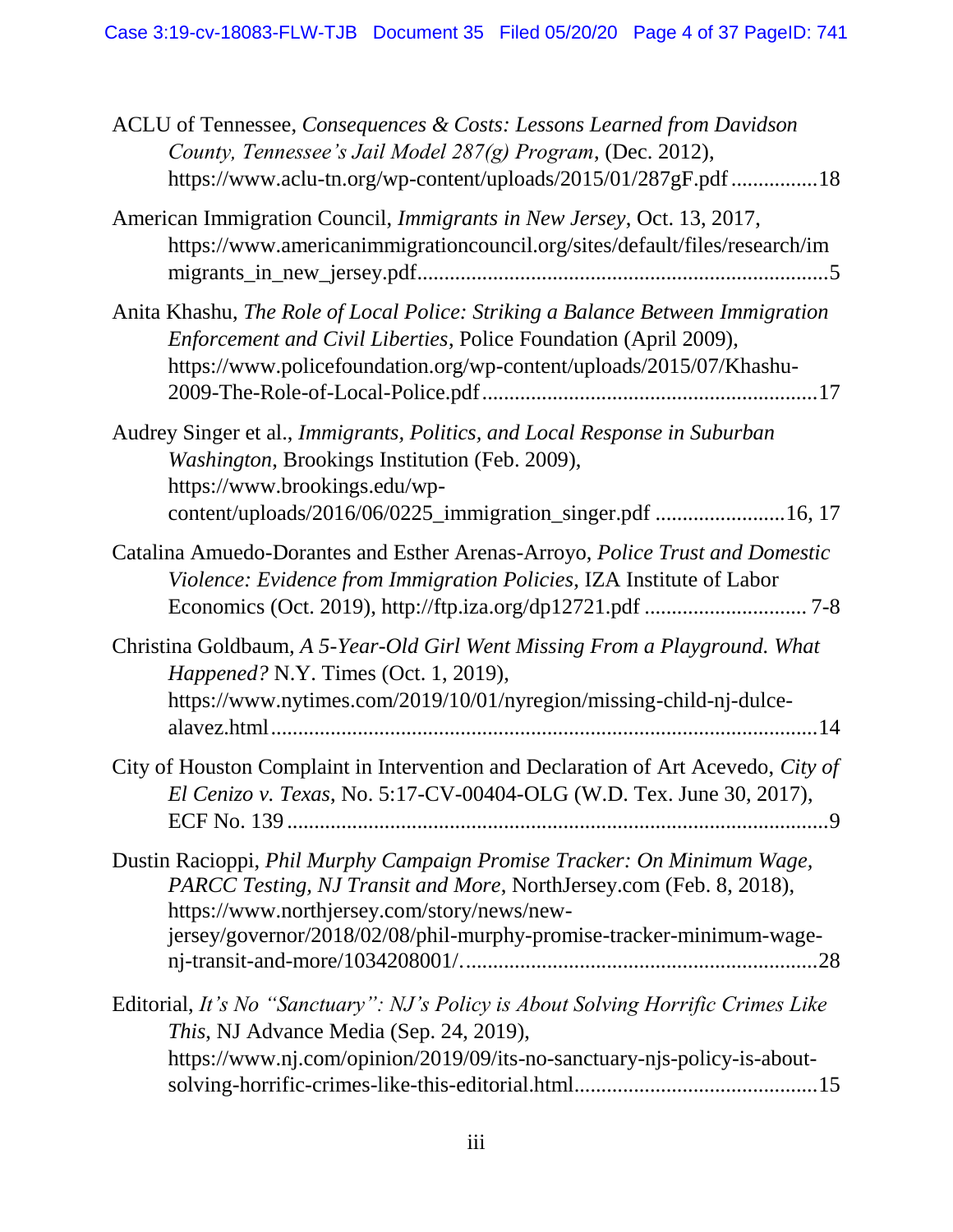| Examining $287(g)$ : The Role of State and Local Law Enforcement in Immigration<br>Law, Hearing Before the Comm. on Homeland Security, 111 <sup>th</sup> Cong. 26                                                                                                                                                                                                   |
|---------------------------------------------------------------------------------------------------------------------------------------------------------------------------------------------------------------------------------------------------------------------------------------------------------------------------------------------------------------------|
| Kathleen M. Roche, et al., Impacts of Immigration Actions and News and the<br>Psychological Distress of U.S. Latino Parents Raising Adolescents, 62 J.                                                                                                                                                                                                              |
| Marisa Iati, Toxic Lead, Scared Parents and Simmering Anger: A Month Inside a<br>City Without Clean Water, Washington Post (Oct. 3, 2019),<br>https://www.washingtonpost.com/climate-environment/2019/10/03/toxic-<br>lead-scared-parents-simmering-anger-month-inside-city-without-clean-                                                                          |
| Newark Police Turn Over Undocumented Immigrant to ICE, WNYC News (Aug.<br>12, 2018), https://www.wnyc.org/story/newark-police-turn-over-                                                                                                                                                                                                                            |
| Nik Theodore, Insecure Communities: Latino Perceptions of Police Involvement in<br>Immigration Enforcement, University of Illinois at Chicago (May 2013),<br>https://greatcities.uic.edu/wp-<br>content/uploads/2014/05/Insecure_Communities_Report_FINAL.pdf 7                                                                                                     |
| Office of Inspector General, U.S. Dep't of Homeland Sec., The Performance of<br>287(g) Agreements (March 2010),<br>https://www.oig.dhs.gov/assets/Mgmt/OIG_10-63_Mar10.pdf16                                                                                                                                                                                        |
| Rafaela Rodrigues et al., Promoting Access to Justice for Immigrant and Limited<br>English Proficient Crime Victims in an Age of Increased Immigration<br><i>Enforcement: Initial Report from a 2017 National Survey, National</i><br>Immigrant Women's Advocacy Project (May 3, 2018),<br>http://library.niwap.org/wp-content/uploads/Immigrant-Access-to-Justice- |
| State of New Jersey, Attorney General Law Enforcement Directive No. 2007-3,<br>https://www.nj.gov/oag/dcj/agguide/directives/dir-le_dir-2007-3.pdf 3                                                                                                                                                                                                                |
| State of New Jersey, Attorney General Law Enforcement Directive No. 2018-6<br>v2.0, https://www.nj.gov/oag/dcj/agguide/directives/ag-directive-2018-                                                                                                                                                                                                                |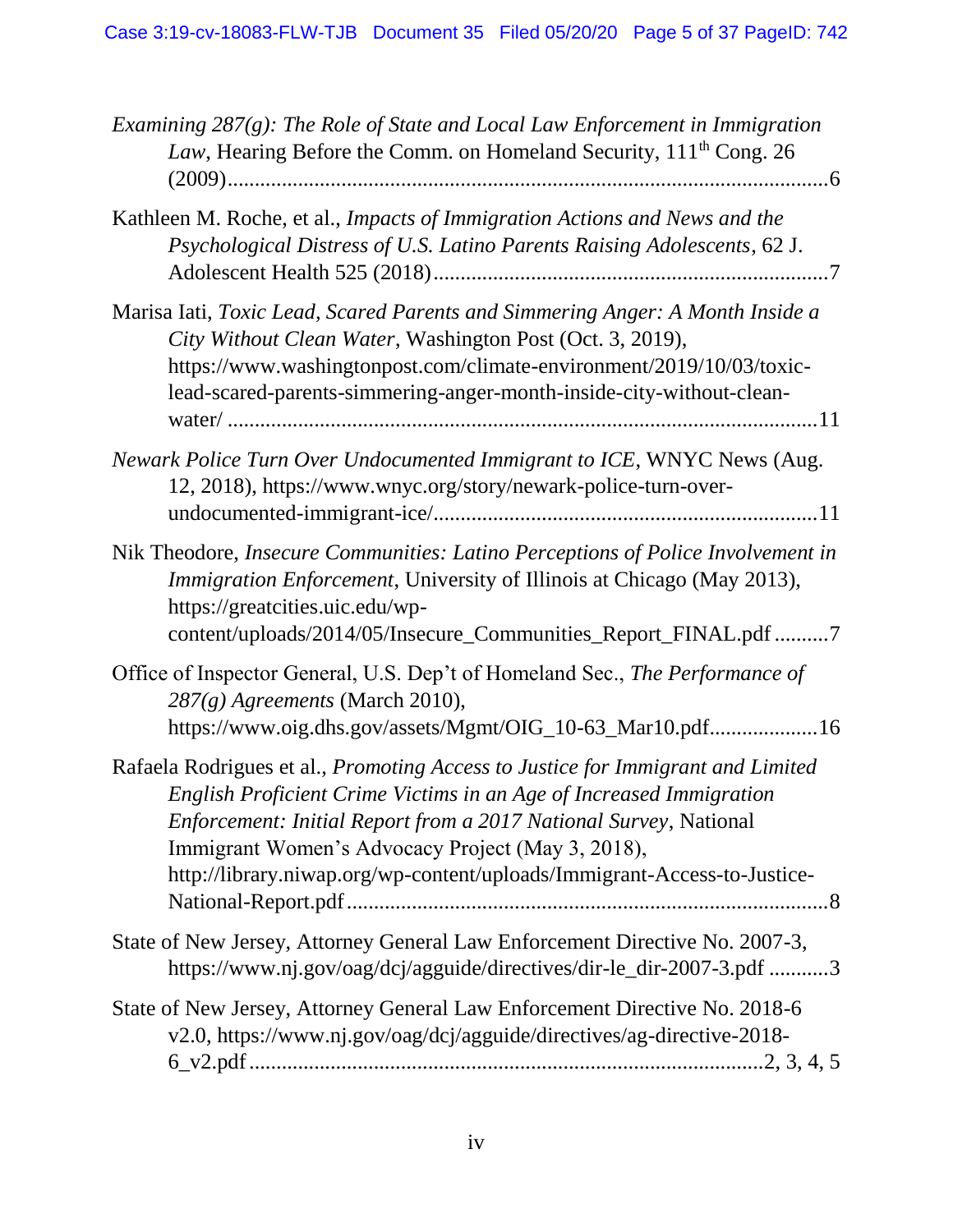| Steve Mayes, Woman at Center of Landmark Immigration Case Settles Suit that<br>Changed Jail Holds in State, Nation, The Oregonian (May 18, 2015),<br>https://www.oregonlive.com/clackamascounty/2015/05/woman_at_center_o                                                                                                                                                      |
|--------------------------------------------------------------------------------------------------------------------------------------------------------------------------------------------------------------------------------------------------------------------------------------------------------------------------------------------------------------------------------|
| Telephone Interview with Lauren Herman, Supervising Attorney, Make the Road                                                                                                                                                                                                                                                                                                    |
| Thomas E. Franklin, <i>Despite Newark's Sanctuary City Status</i> , <i>Undocumented City</i><br>Resident Turned Over to ICE, TAP into Newark (Aug. 9, 2018),<br>https://www.tapinto.net/towns/newark/sections/government/articles/despite-                                                                                                                                     |
| Thomas E. Perez, Assistant Attorney General, U.S. Dep't of Justice, Maricopa<br>County Sheriff's Office Investigative Findings Announcement (Dec. 15,<br>2011), https://www.justice.gov/opa/speech/assistant-attorney-general-<br>thomas-e-perez-speaks-maricopa-county-sheriff-s-office17                                                                                     |
| Tom Dart, Fearing Deportation, Undocumented Immigrants Wary of Reporting<br>Crimes, The Guardian (Mar. 23, 2017), https://www.theguardian.com/us-<br>news/2017/mar/23/undocumented-immigrants-wary-report-crimes-                                                                                                                                                              |
| WPIX-TV, NJ AG Worries Immigrants Scared of ICE Have Information on Missing<br>5-Year-Old Girl They Haven't Shared With Police (Sep. 24, 2019),<br><i>at</i><br>https://pix11.com/2019/09/24/nj-ag-worries-immigrants-scared-of-ice-have-<br>information-on-missing-5-year-old-girl-they-havent-shared-with-<br>police/?fbclid=IwAR1DxSj-UgrRYERphOraB10qS0vC68TIACLdJEUES17U- |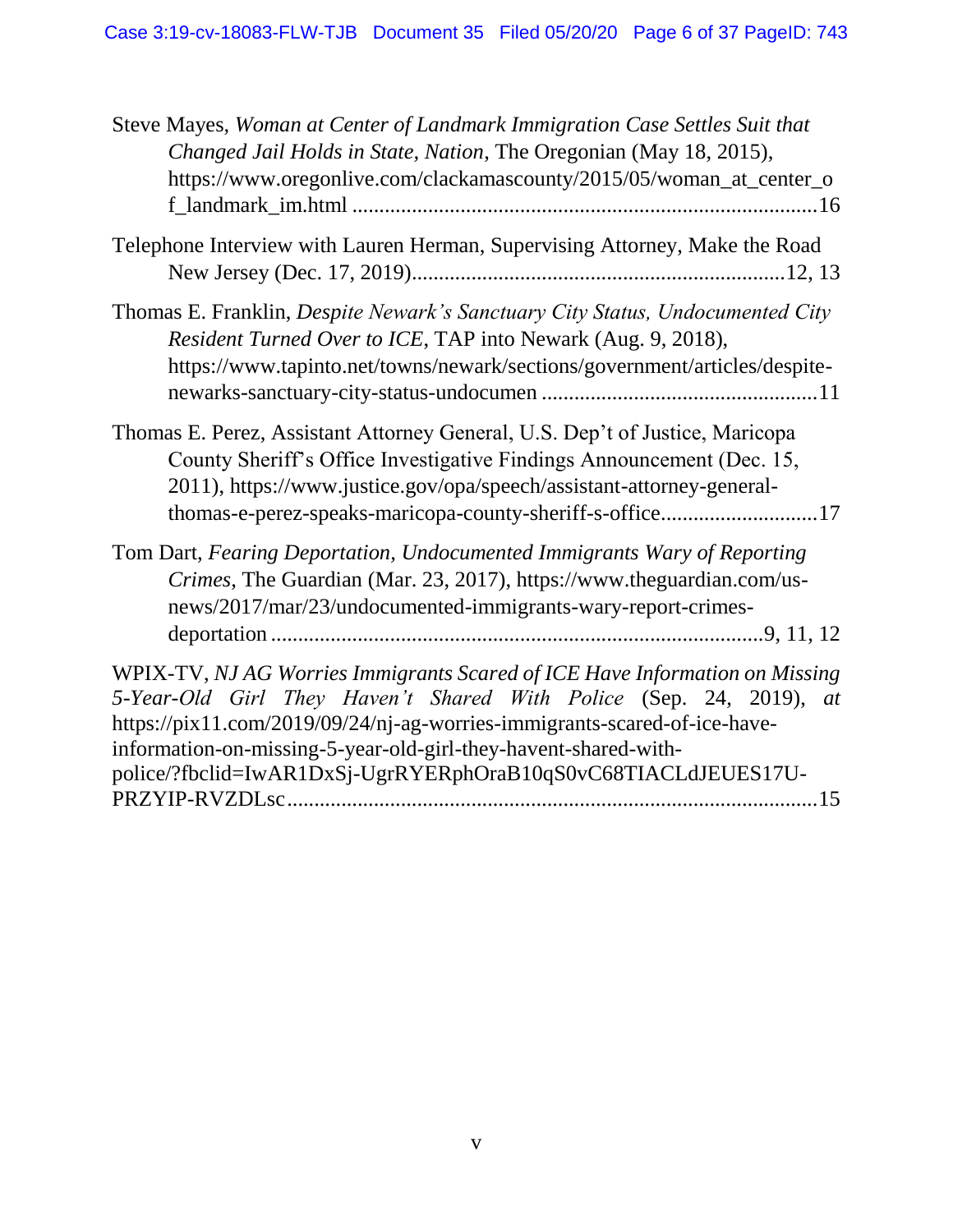#### **INTEREST OF AMICI CURIAE**

<span id="page-6-0"></span>Proposed *amici curiae* are the American Civil Liberties Union of New Jersey and 24 other organizations that represent or advocate on behalf of a wide range of New Jersey communities, including immigrants, women, religious communities, law enforcement professionals, parents, youth, survivors of domestic violence, and survivors of detention and isolated confinement. *Amici* are united in their strong belief that the Immigrant Trust Directive is a lawful policy that benefits all New Jerseyans.

When Attorney General Grewal issued the Immigrant Trust Directive in 2018, he recognized a truth that *amici* and the communities they represent have long understood: all New Jerseyans are safer when the State's limited law enforcement resources are directed toward building the community trust necessary for just and effective policing, rather than helping the federal government deport people. Combining local law enforcement and federal immigration enforcement works against that goal. Despite this, plaintiffs argue that certain federal statutes prevent the State of New Jersey from deciding how to use its own resources.

Not only are the plaintiffs' preemption claims wrong as a matter of statutory text, but they are foreclosed by the basic principles of federalism enshrined in the United States Constitution. New Jersey is a sovereign state with its own democratically-elected government, its own laws, and its own law enforcement

1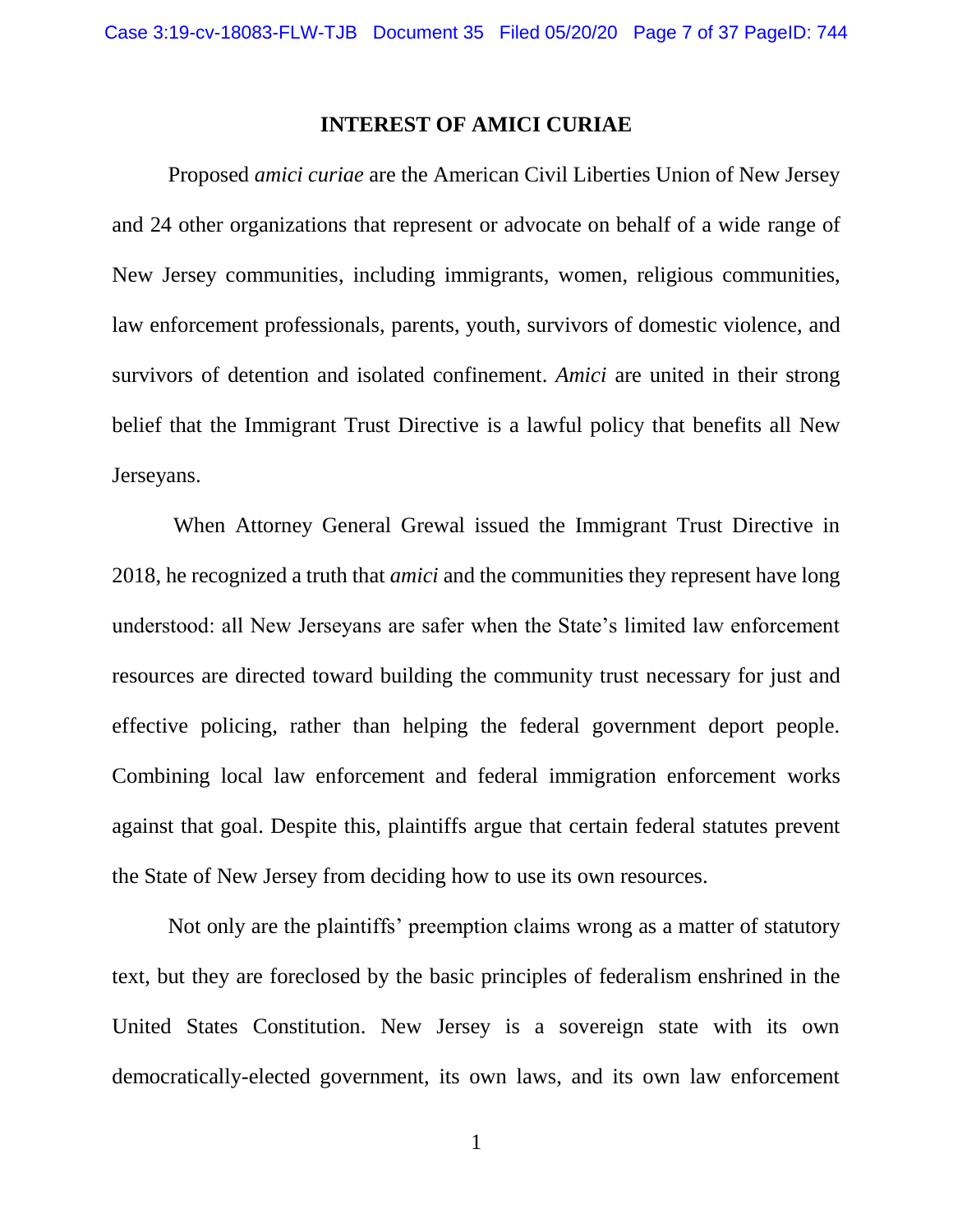entities. Any federal statute that would prevent the Attorney General from issuing the Immigrant Trust Directive, thus forcing this State to use its own officers to implement federal government programs that run counter to state policy goals, would violate the Tenth Amendment's prohibition on federal commandeering of state authority and resources.

#### **ARGUMENT**

# <span id="page-7-1"></span><span id="page-7-0"></span>**I. The Immigrant Trust Directive Promotes Public Safety for All New Jerseyans.**

This lawsuit challenges the validity of Attorney General Law Enforcement Directive No. 2018-6, commonly known as the Immigrant Trust Directive. New Jersey Attorney General Gurbir S. Grewal originally issued the Directive on November 29, 2018. Its purpose was no secret: as the Directive itself made clear from its first lines, it was intended to "strengthen[] trust between law enforcement and immigrant communities." State of New Jersey, Attorney General Law Enforcement Directive No. 2018-6 v2.0 (hereinafter "Dir. No. 2018-6"), at 1.<sup>1</sup> It did this by drawing clear lines "between state, county, and local law enforcement officers, who are responsible for enforcing *state criminal law*, and federal immigration authorities, who enforce *federal civil immigration law*." *Id*. (emphasis in original).

<sup>1</sup> *Available at* https://www.nj.gov/oag/dcj/agguide/directives/ag-directive-2018- 6\_v2.pdf.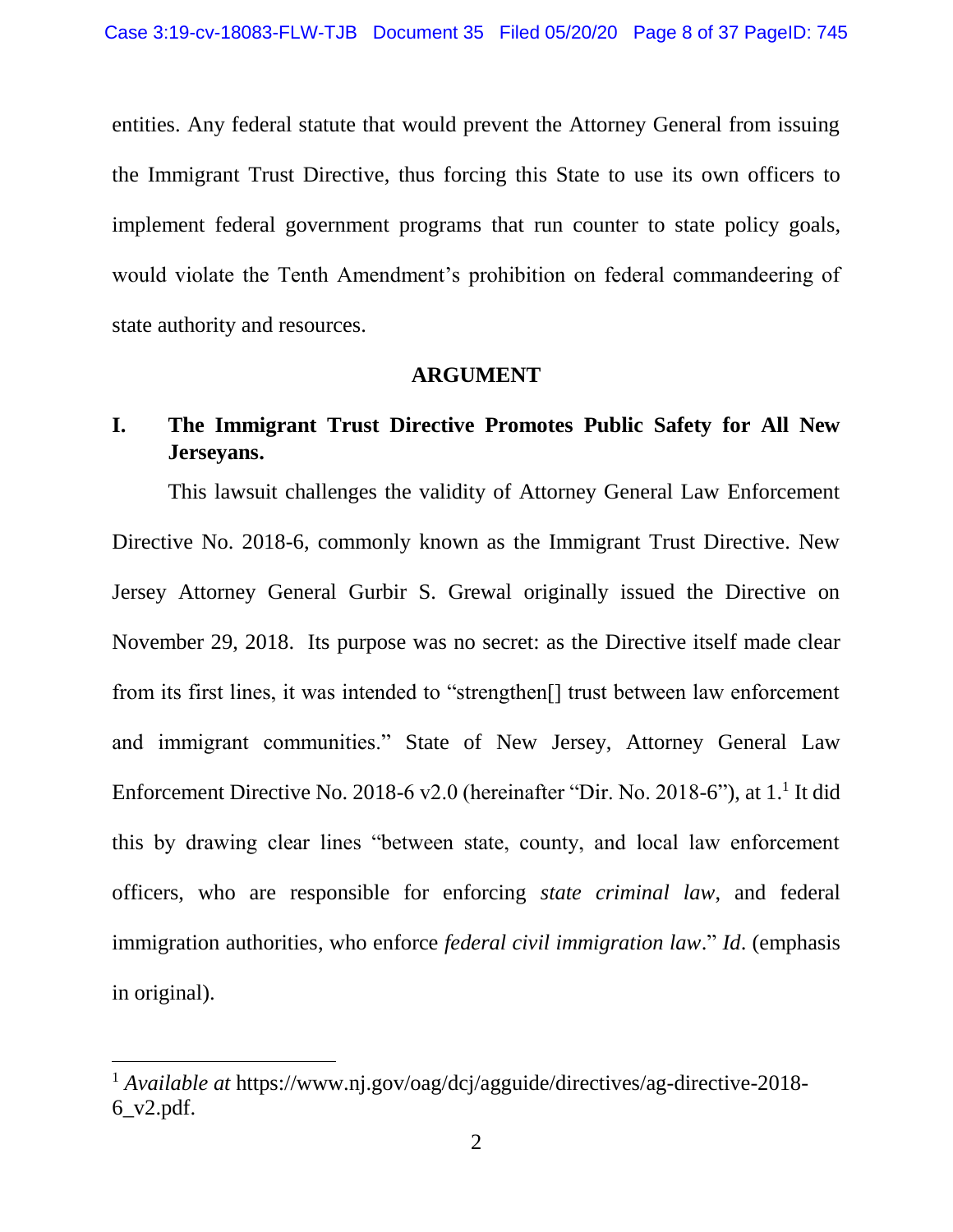Prior to the issuance of the Immigrant Trust Directive, these lines were blurred because New Jersey law enforcement agencies were permitted to provide frequent and substantial assistance to federal Immigration and Customs Enforcement ("ICE"). For instance, New Jersey officers could ask many individuals about their immigration status. Indeed, when conducting an arrest for any indictable offense they were *required* to do so, and they were also required to notify ICE if they found "reason to believe" the person was unlawfully present in the United States. *See* State of New Jersey, Attorney General Law Enforcement Directive No. 2007-3.<sup>2</sup> New Jersey counties were also permitted to enter into formal contracts with the federal government known as " $287(g)$  agreements," which deputized local correctional officers to act as immigration enforcement authorities within county jails. *See id*. Cape May County was among several counties to enter such agreements.

In addition, prior to the adoption of the Immigrant Trust Directive, there was no bar on New Jersey officers honoring ICE requests to hold individuals in state prisons or local jails beyond their otherwise-applicable release times. Known as "detainers," these holds would permit ICE to investigate whether an individual was subject to transfer to ICE custody and potential removal. Likewise, there were no limitations on localities allowing ICE officers to access their facilities and other

<sup>&</sup>lt;sup>2</sup> *Available at* https://www.nj.gov/oag/dcj/agguide/directives/dir-le\_dir-2007-3.pdf. The Immigrant Trust Directive repealed and superseded Directive 2007-3. Dir. No. 2018-6 at 3.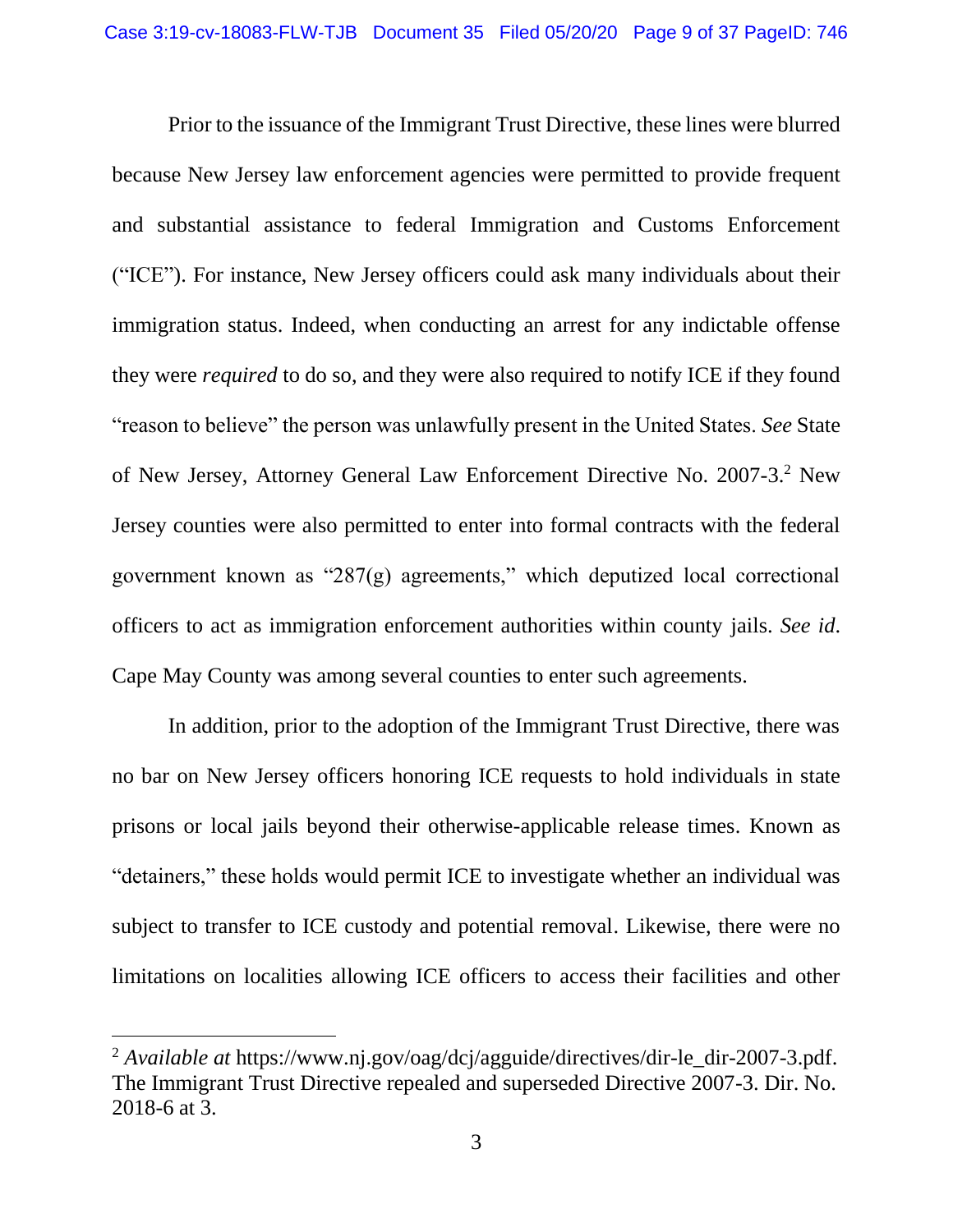resources, nor on their ability to share New Jerseyans' personally identifiable information with ICE.

With the Immigrant Trust Directive, Attorney General Grewal created a greater distinction between the roles of New Jersey's law enforcement agencies and federal immigration authorities. Under the Immigrant Trust Directive, New Jersey officers generally may not inquire about an individual's immigration status unless doing so is necessary and relevant to an ongoing criminal investigation. Dir. No. 2018-6  $\S$  II(A)(2). They are also limited in their ability to honor detainers by holding individuals past their otherwise-applicable release time for transfer to ICE, although this practice is still permitted for individuals who have been charged with certain enumerated crimes. *Id.* § II(B)(6). The Directive also requires that ICE will generally not be permitted to access non-public state and local property or equipment, or to interview people in state or local custody without their consent. *Id*. §§ (II)(B)(3)– (4). In addition, the revised version of the Directive issued on September 27, 2019, provides that no New Jersey law enforcement agency may participate in a "287(g) agreement" with federal immigration authorities. *Id*. § III(A). With limited exceptions, the Directive requires New Jersey officers not to share individuals' release dates and personally identifiable information with ICE, *id.* § II(B)(2), (5), but it expressly does not "restrict, prohibit, or in any way prevent" any officer from "[s]ending to, maintaining, or receiving from federal immigration authorities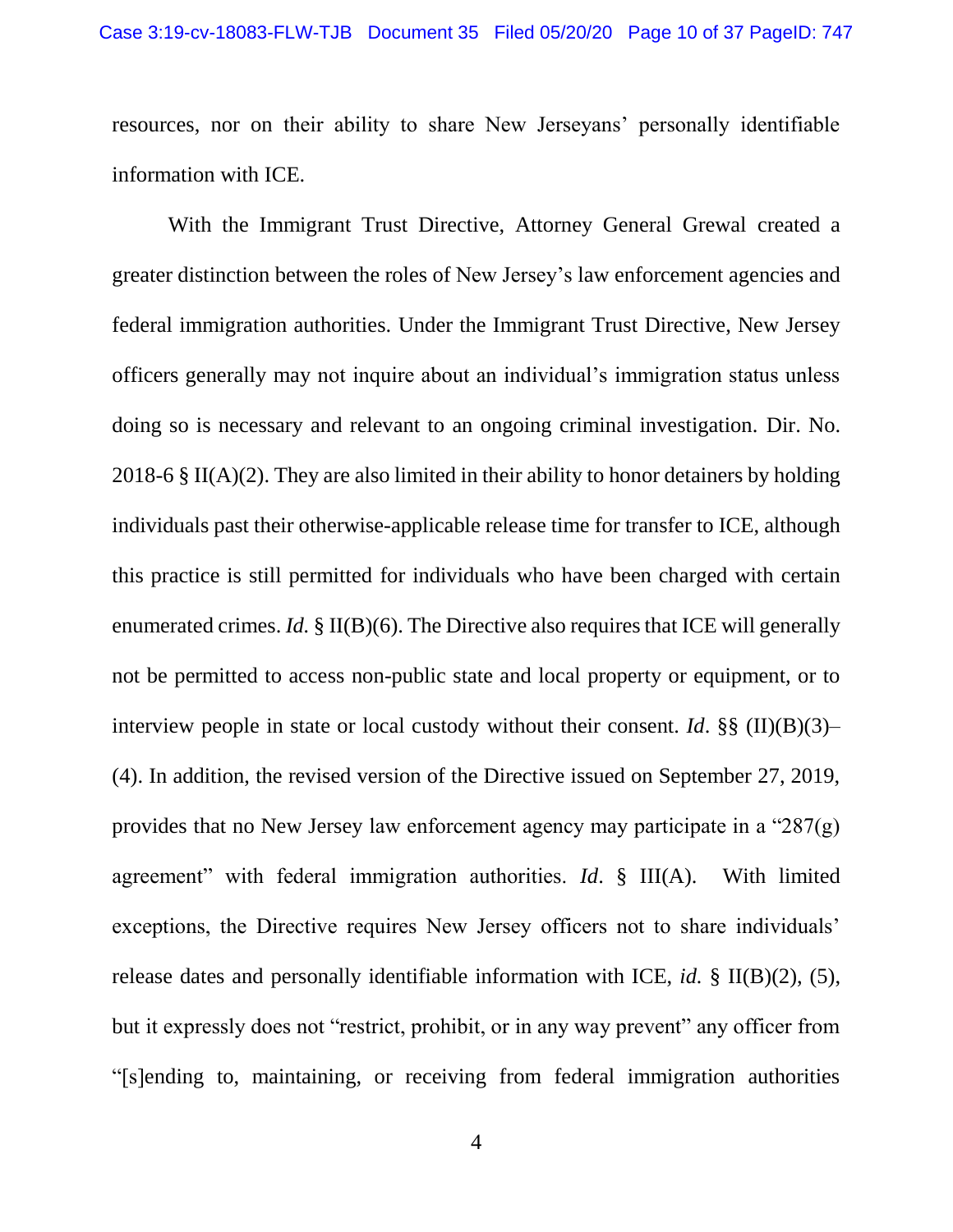information regarding the citizenship or immigration status, lawful or unlawful, of any individual." *Id.* §II(C)(10) (citing 8 U.S.C. §§ 1373, 1644).

Thus, while the Immigrant Trust Directive still allows for some cooperation with ICE, particularly with regard to immigrants convicted of certain crimes, it generally requires New Jersey law enforcement officers to focus their efforts and resources on enforcing state criminal law, rather than assisting ICE. Attorney General Grewal made this change in an effort to "ensure effective policing" and "protect the safety of all New Jersey residents." *Id*. at 2. *Amici* strongly believe that the Immigrant Trust Directive does just that.

## <span id="page-10-0"></span>**A. The Immigrant Trust Directive Builds Necessary Trust Between Law Enforcement and Immigrant Communities.**

New Jersey is a state of immigrants. According to a 2017 report, two million state residents – more than one in five – were born abroad. In addition, 1.5 million New Jersey residents, or almost one in six New Jerseyans, were native-born citizens who had at least one immigrant parent. American Immigration Council, *Immigrants in New Jersey*, Oct. 13, 2017.<sup>3</sup> Nearly a quarter of the immigrants in New Jersey, or five hundred thousand people, were undocumented. *Id.*

<sup>3</sup> *Available at*

https://www.americanimmigrationcouncil.org/sites/default/files/research/immigran ts\_in\_new\_jersey.pdf.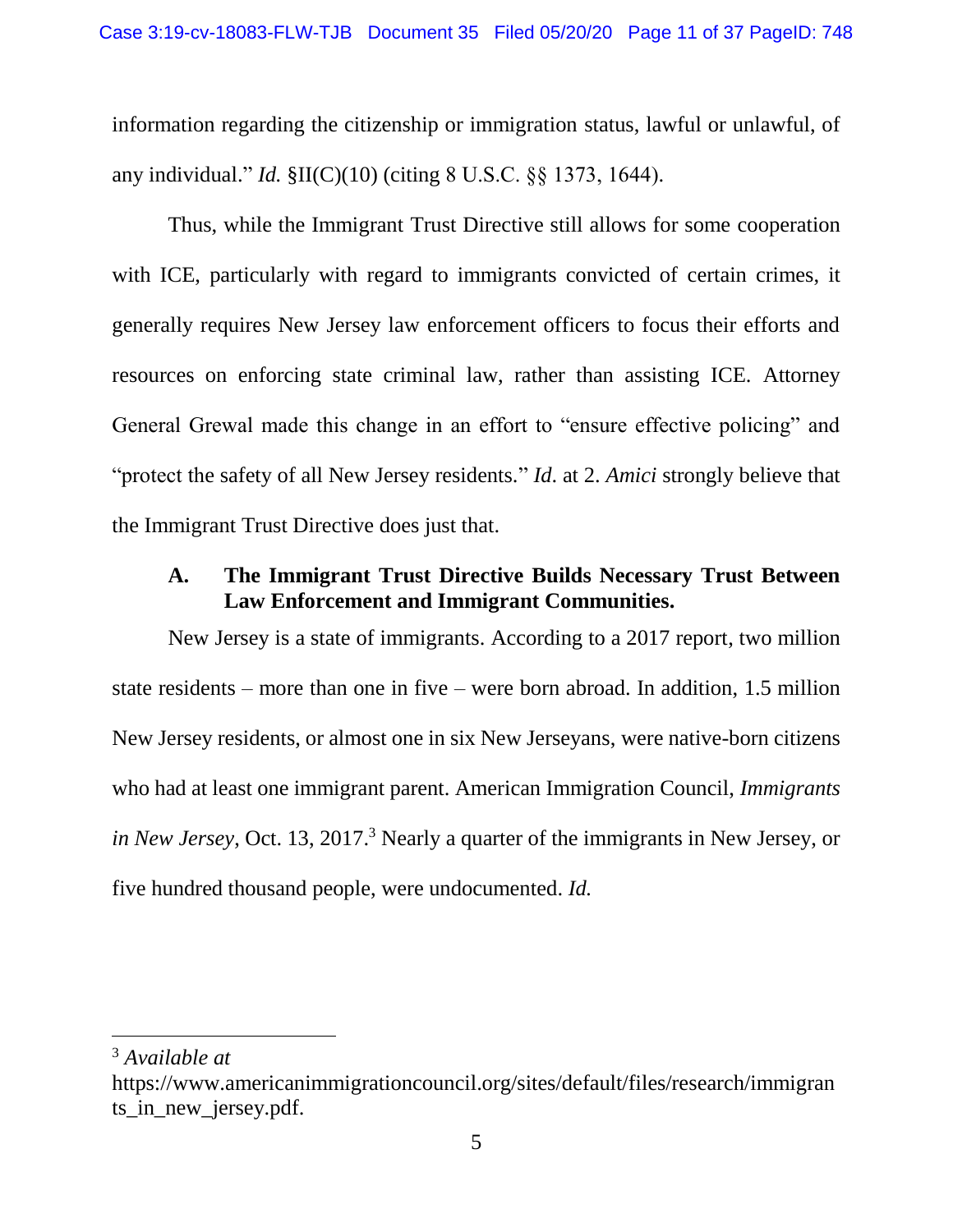Law enforcement relies on community members to learn when crimes are committed and to provide the information needed to perform effective investigations. This means that a base level of trust between local law enforcement and the communities they serve is essential to public safety. Mixing local law enforcement with federal immigration enforcement destroys that trust in places like New Jersey, where a significant portion of the population is part of the immigrant community. Consequently, many law enforcement organizations agree that local law enforcement should not cooperate with federal authorities to enforce immigration laws. The Major Cities Chiefs Association, for example, which represents several dozen of the country's largest law enforcement agencies, has long argued that  $287(g)$ agreements "undermine[] the trust and cooperation with immigrant communities that are essential elements of community policing." *Examining 287(g): The Role of State and Local Law Enforcement in Immigration Law*, Hearing Before the Comm. on Homeland Security, 111<sup>th</sup> Cong. 26 (2009) (statement of Tom Manger, Chief, Montgomery Cty., Md., Police Dep't & President, Major Cities Chiefs Ass'n).

When immigrants and their families are fearful that interacting with local law enforcement could result in deportation, they are less likely to report crimes or provide information to the police. For example, one study conducted in four counties across the United States found that Latinos, regardless of immigration status, reported being less likely to volunteer information about crimes because they feared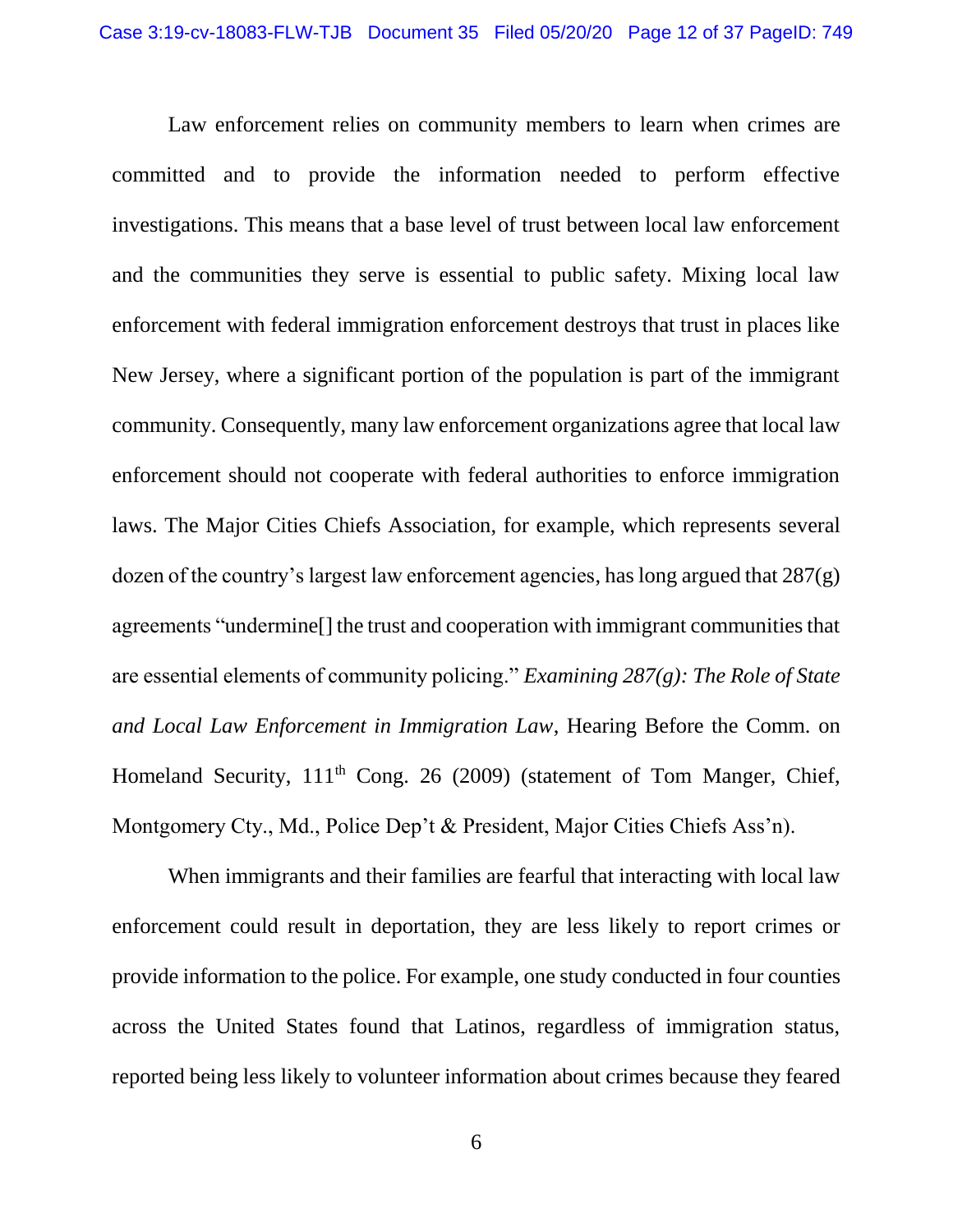attracting unwanted law enforcement attention to their family or friends. Nik Theodore, *Insecure Communities: Latino Perceptions of Police Involvement in Immigration Enforcement* 17, University of Illinois at Chicago (May 2013).<sup>4</sup> Seventy percent of undocumented immigrant respondents and 44 percent of all Latino respondents regardless of immigration status reported that they would be less likely to communicate with law enforcement<sup>5</sup> if they were victims of a crime out of fear that local officers would question their immigration status or the status of people they know. *Id.* at 5.

This degree of distrust can prevent even the most vulnerable members of society, including survivors of sexual abuse and intimate partner violence, from seeking needed help from criminal law enforcement authorities. One study showed that in places with policies that allow for, or in some cases require, state or local immigration enforcement,<sup>6</sup> the rate of petitions submitted under the Violence

<sup>4</sup> *Available at* https://greatcities.uic.edu/wp-

content/uploads/2014/05/Insecure\_Communities\_Report\_FINAL.pdf. <sup>5</sup> This fear can extend to government authorities outside of law enforcement as well. According to a 2017 survey of Latino parents of adolescents, 29 percent of undocumented respondents reported that they "very often" or "almost always/always" avoid medical care, police, and other public services for immigration-related reasons. Kathleen M. Roche, et al., *Impacts of Immigration Actions and News and the Psychological Distress of U.S. Latino Parents Raising Adolescents*, 62 J. Adolescent Health 525, 528 (2018).

<sup>&</sup>lt;sup>6</sup> The study characterized these policies to include cooperative agreements between local or state law enforcement and federal immigration authorities, as well as statewide omnibus immigration laws and employment verification mandates. *See*  Catalina Amuedo-Dorantes and Esther Arenas-Arroyo, *Police Trust and Domestic*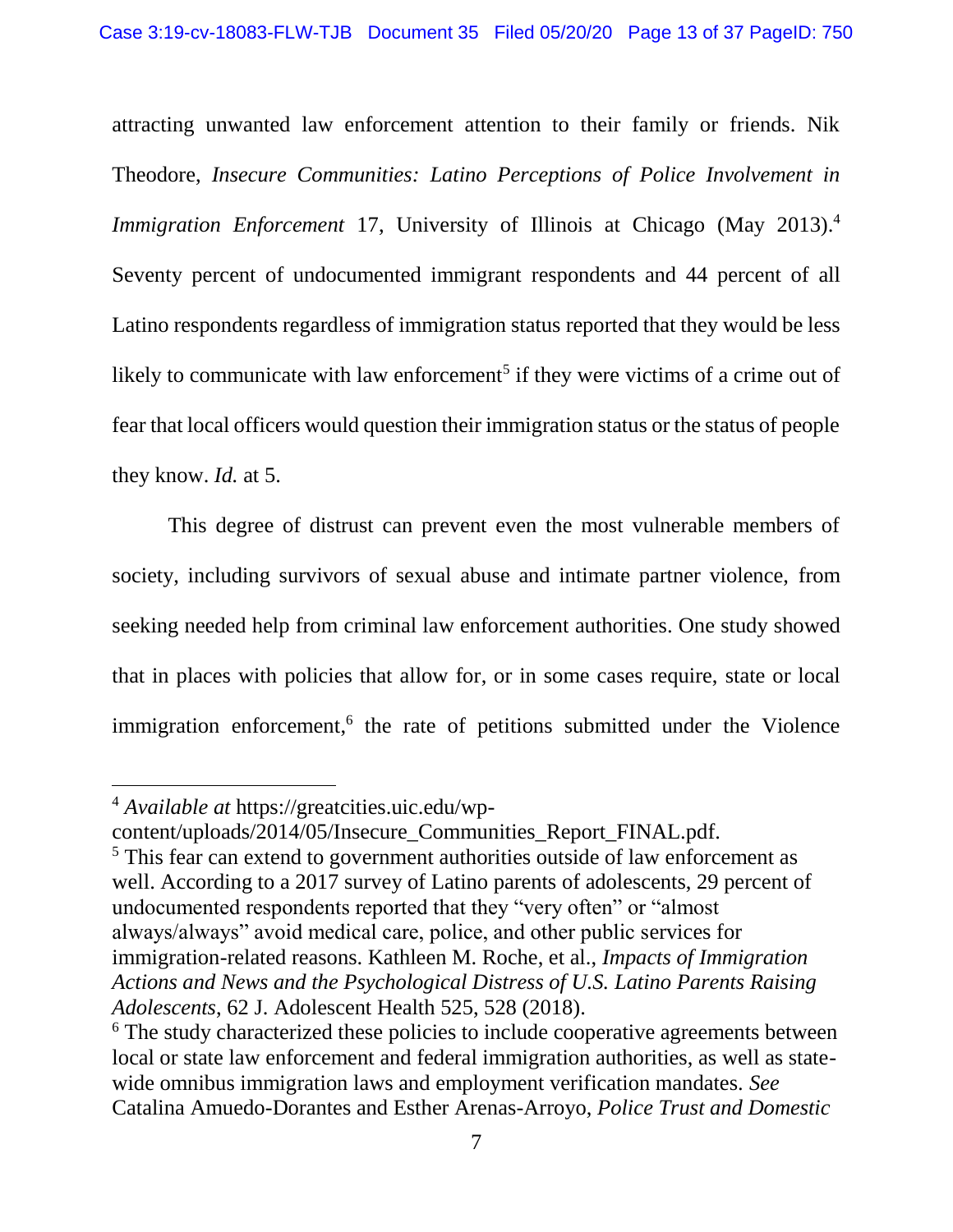Against Women Act – which creates a pathway for immigrant survivors of domestic violence to leave abusive relationships and independently apply for lawful permanent resident status – decreased. *See* Catalina Amuedo-Dorantes and Esther Arenas-Arroyo, *Police Trust and Domestic Violence: Evidence from Immigration Policies*, IZA Institute of Labor Economics (Oct. 2019) at 27.<sup>7</sup>

A 2017 national survey of prosecutors revealed that the recent intensity in federal immigration enforcement and anti-immigrant sentiment resulted in decreased cooperation with law enforcement by immigrant victims of crimes, especially survivors of domestic violence, child abuse, and sexual assault. *See*  Rafaela Rodrigues et al., *Promoting Access to Justice for Immigrant and Limited English Proficient Crime Victims in an Age of Increased Immigration Enforcement: Initial Report from a 2017 National Survey* at 72-73, National Immigrant Women's Advocacy Project (May 3, 2018).<sup>8</sup>

The experiences of other localities are instructive. While Texas debated SB4, a law that required local law enforcement agencies to engage in immigration enforcement, Houston's police chief reported a 43 percent decrease in sexual assaults reported by Hispanic communities compared to the same time the previous

*Violence: Evidence from Immigration Policies*, IZA Institute of Labor Economics (Oct. 2019) at 8-10, 13-14.

<sup>7</sup> *Available at* http://ftp.iza.org/dp12721.pdf.

<sup>8</sup> *Available at* http://library.niwap.org/wp-content/uploads/Immigrant-Access-to-Justice-National-Report.pdf.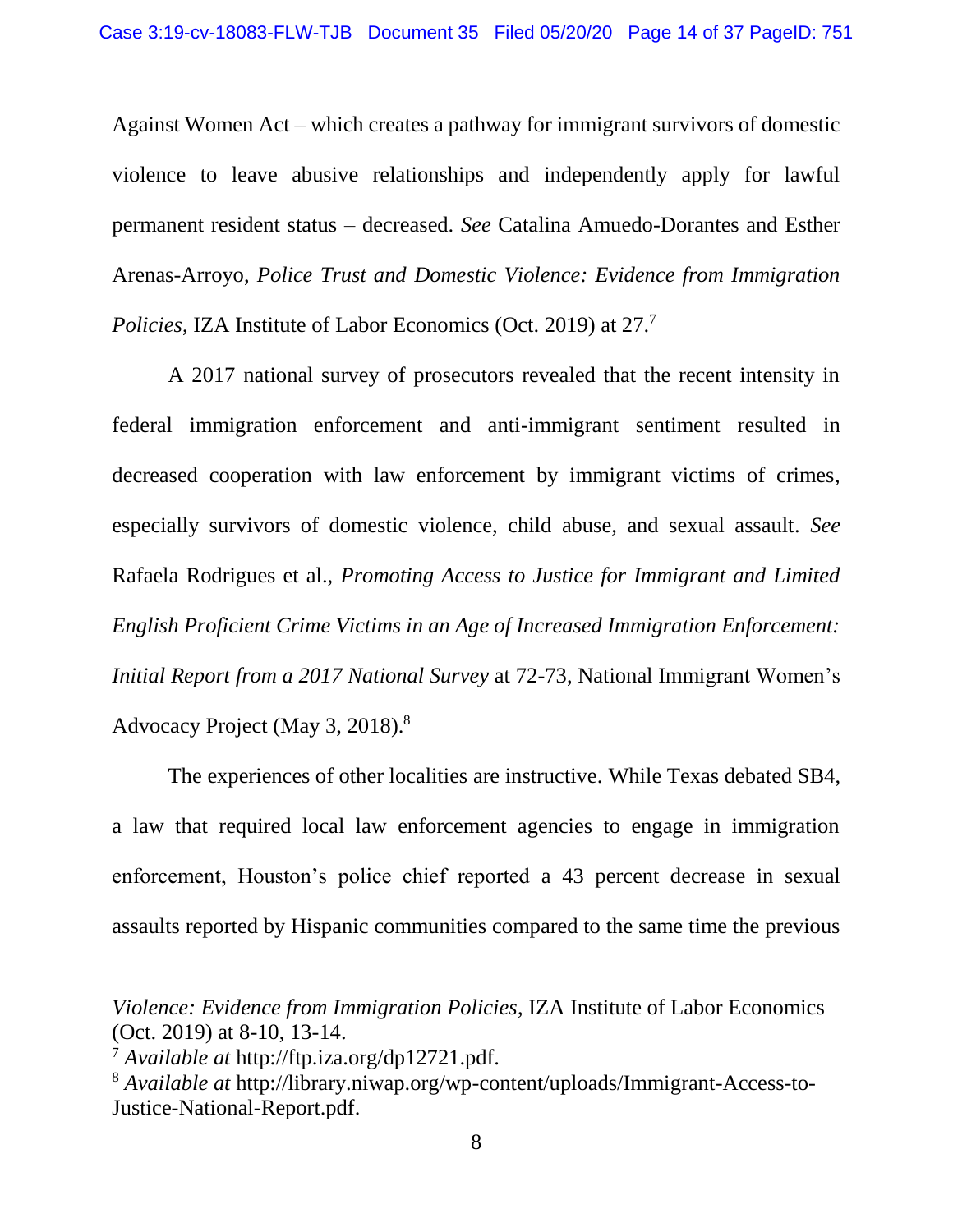year. City of Houston Complaint in Intervention and Declaration of Art Acevedo at 17, 51-52, *City of El Cenizo v. Texas*, No. 5:17-CV-00404-OLG (W.D. Tex. June 30, 2017), ECF No. 139. He concluded that "SB4 will make our communities more dangerous, not safer," in part by creating a "class of silent victims." *Id*. at 51-52. Although reports by non-Hispanic victims of rape and violent crime increased, reporting in Hispanic communities for violent crime dropped by 13 percent during the same period. *Id.* at 17, 52.

The Los Angeles police department announced a similar decrease in reports of sexual assault and domestic violence by Hispanic community members, and attributed the decline to immigrant victims' fear of coming forward. *See* Tom Dart, *Fearing Deportation, Undocumented Immigrants Wary of Reporting Crimes*, The Guardian (Mar. 23, 2017).<sup>9</sup> Shortly after an undocumented woman was arrested by ICE at a courthouse in El Paso, where she sought a protective order against an abusive partner, the city saw a 12 percent decrease in the number of people seeking protective orders. *Id*. Several cases had to be dismissed in Denver when survivors of domestic violence were unwilling to testify, citing their fears of deportation. *See id.*

Cobb, Georgia, witnessed a breakdown in trust after the county sheriff implemented a 287(g) agreement. Cobb Immigrant Alliance had worked hard to

<sup>9</sup> *Available at* https://www.theguardian.com/us-news/2017/mar/23/undocumentedimmigrants-wary-report-crimes-deportation.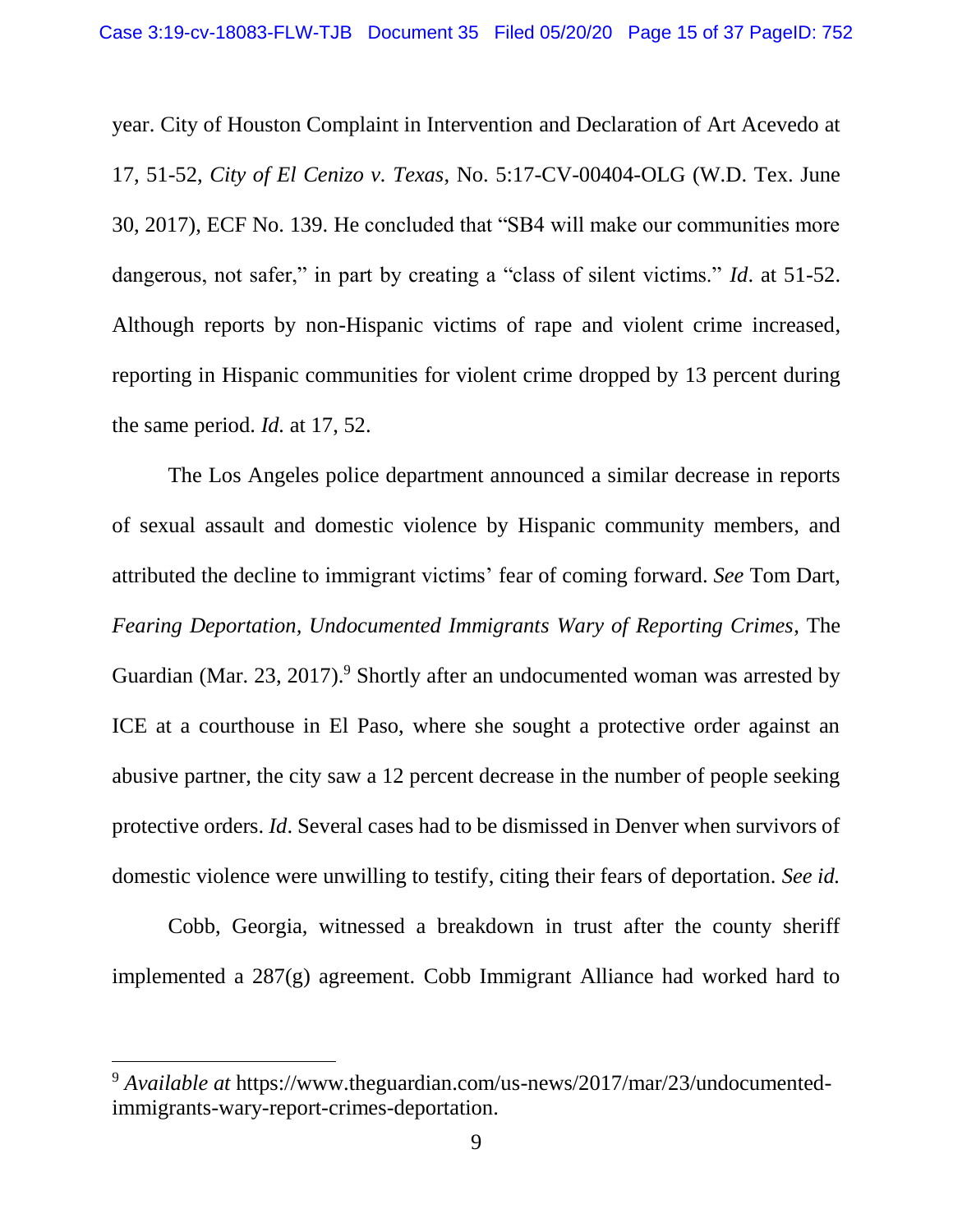build the immigrant community's confidence in the local police after a series of gang-related crimes, holding frequent community meetings with police representatives. *See* ACLU of Georgia, *Terror and Isolation in Cobb: How Unchecked Police Power under 287(g) Has Torn Families Apart and Threatened*  Public Safety at 17 (Oct. 2009).<sup>10</sup> But after county officers were deputized under 287(g), people would no longer attend the meetings. *See id.* The meetings' organizer found that " $287(g)$  broke down all the trust that had developed between immigrants and the police." *Id.*

# <span id="page-15-0"></span>**B. Stories from New Jersey's Immigrant Communities Confirm the Need for the Immigrant Trust Directive to Build Trust Between Local Law Enforcement and State Residents.**

Without the Immigrant Trust Directive in place, New Jersey immigrants and their family members understand that even the most routine interactions with local law enforcement – getting pulled over for a broken tail-light or calling the police for help, for example – could result in immigration arrests and permanent family separations. This fear permeates families' daily activities, and impacts every aspect of their lives and the lives of their children. Several recent stories from our communities demonstrate why, if the Directive does not remain in place, immigrants

<sup>10</sup> *Available at* https://www.aclu.org/other/terror-and-isolation-cobb-howunchecked-police-power-under-287g-has-torn-families-apart-and.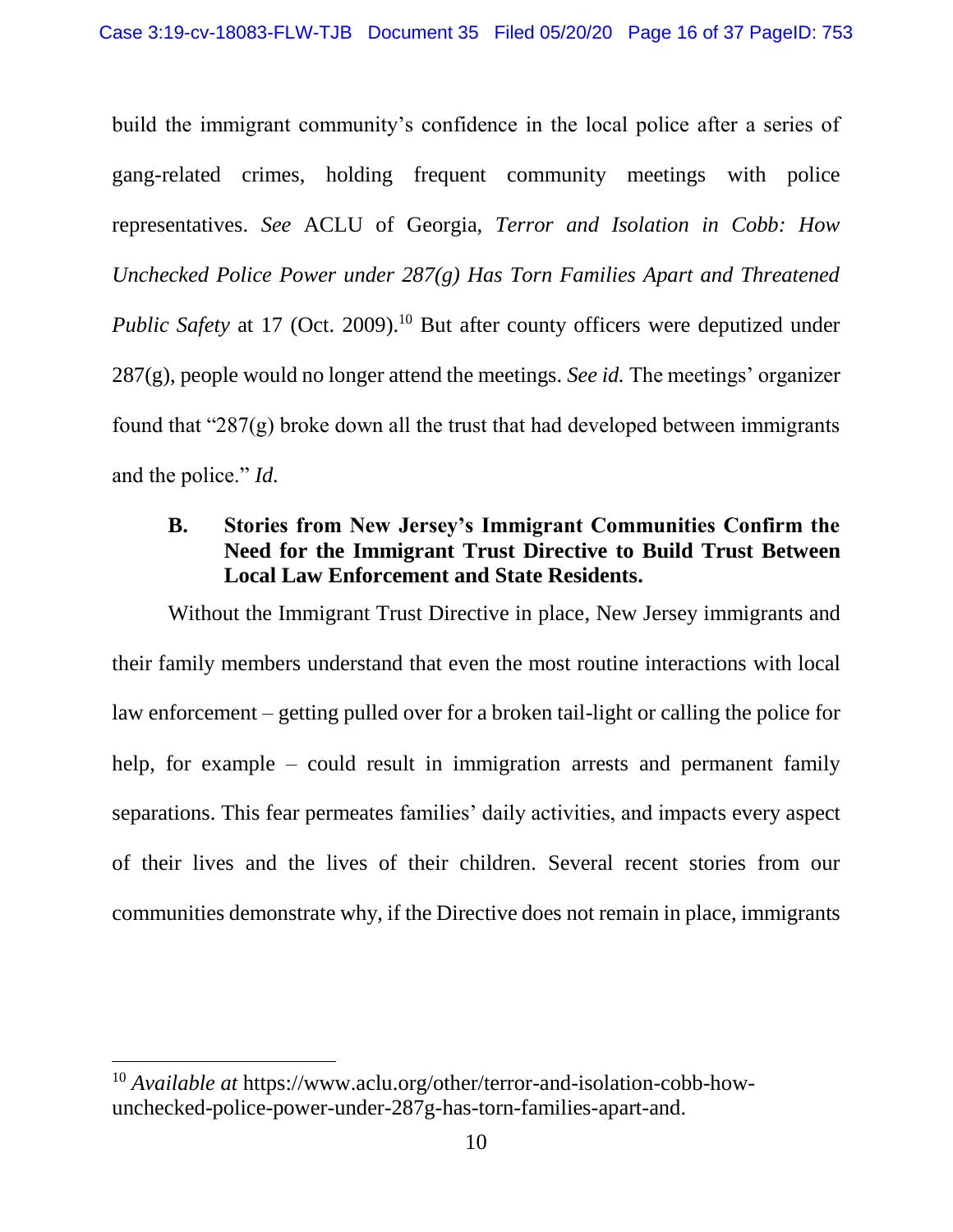in New Jersey will have good reason to fear that an ordinary contact with local law enforcement could derail their lives.

In June 2018, the same month advocates sued Newark for elevated lead levels in its water supply,  $\frac{11}{2}$  Daniel Castro's fiancée asked him to pick up bottled water she needed to prepare their nine-month-old's formula. *See* Thomas E. Franklin, *Despite Newark's Sanctuary City Status, Undocumented City Resident Turned Over to ICE*, TAP into Newark (Aug. 9, 2018); <sup>12</sup> *see also Newark Police Turn Over Undocumented Immigrant to ICE*, WNYC News (Aug. 12, 2018). <sup>13</sup> Daniel, a 28 year-old Newark resident with no criminal history, had lived in the United States since fleeing political violence and poverty in Nicaragua as a teenager. He sat in the passenger seat while his fiancée's father drove them home from the store. After his fiancée's father made an illegal U-turn, Newark Police officers pulled the two men over and asked for their identification. *See* Franklin, *Undocumented City Resident Turned Over to ICE.*

<sup>11</sup> *See, e.g.,* Marisa Iati, *Toxic Lead, Scared Parents and Simmering Anger: A Month Inside a City Without Clean Water*, Washington Post, (Oct. 3, 2019), https://www.washingtonpost.com/climate-environment/2019/10/03/toxic-leadscared-parents-simmering-anger-month-inside-city-without-clean-water/. <sup>12</sup> *Available at* 

https://www.tapinto.net/towns/newark/sections/government/articles/despitenewarks-sanctuary-city-status-undocumen.

<sup>13</sup> *Available at* https://www.wnyc.org/story/newark-police-turn-overundocumented-immigrant-ice/.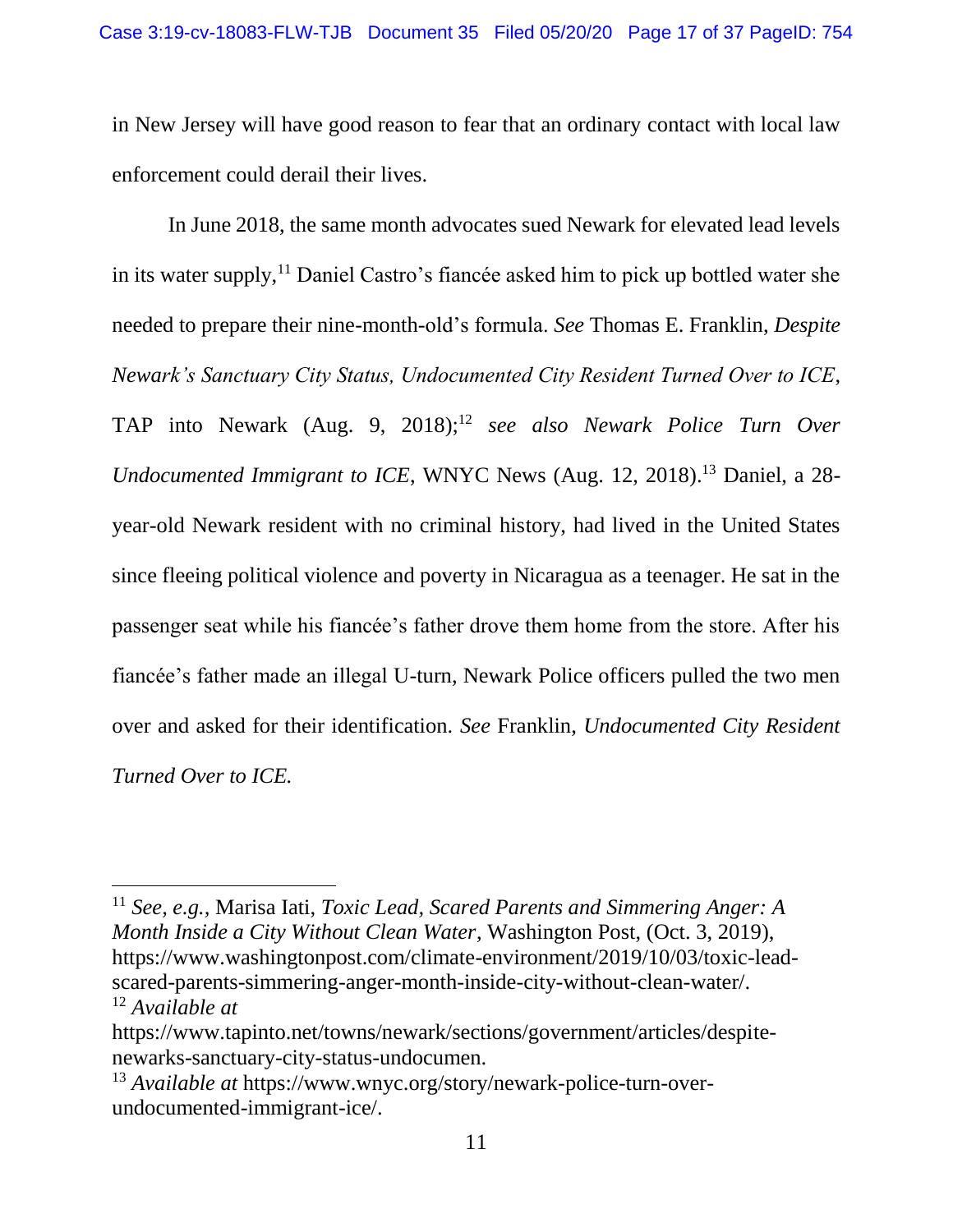Daniel's interaction with the criminal justice system should have ended there, since the Newark Police did not charge him with any offense. But instead of allowing him to go on his way, Newark Police handcuffed and detained him based solely upon his immigration status. Presumably by contacting ICE or consulting a database, they determined that he had an ICE "warrant" – an administrative document not signed by a judge – which had been issued seven years earlier, when Daniel missed an immigration court date of which his then-lawyer had failed to give him notice. Without issuing any charges, the police simply held him for ICE to pick up. He was turned over to ICE custody, detained, and separated from his fiancée and U.S. citizen son. *See* Franklin, *Undocumented City Resident Turned Over to ICE*.

Prior to implementation of the Immigrant Trust Directive, many undocumented clients approached *amici* with accounts of known or threatened crimes, yet felt unable to contact local law enforcement out of fear that they would be detained or deported. One mother living in Elizabeth, for example, contacted *amicus* Make the Road New Jersey with an urgent problem: someone was threatening to kidnap her child. She asked what she could do, and whether it was safe for her to call the police.<sup>14</sup> The mother's dilemma emphasizes how seriously immigrants fear cooperation between local law enforcement and federal immigration

<sup>&</sup>lt;sup>14</sup> Telephone Interview with Lauren Herman, Supervising Attorney, Make the Road New Jersey (Dec. 17, 2019). Case notes are on file with amicus Make the Road New Jersey.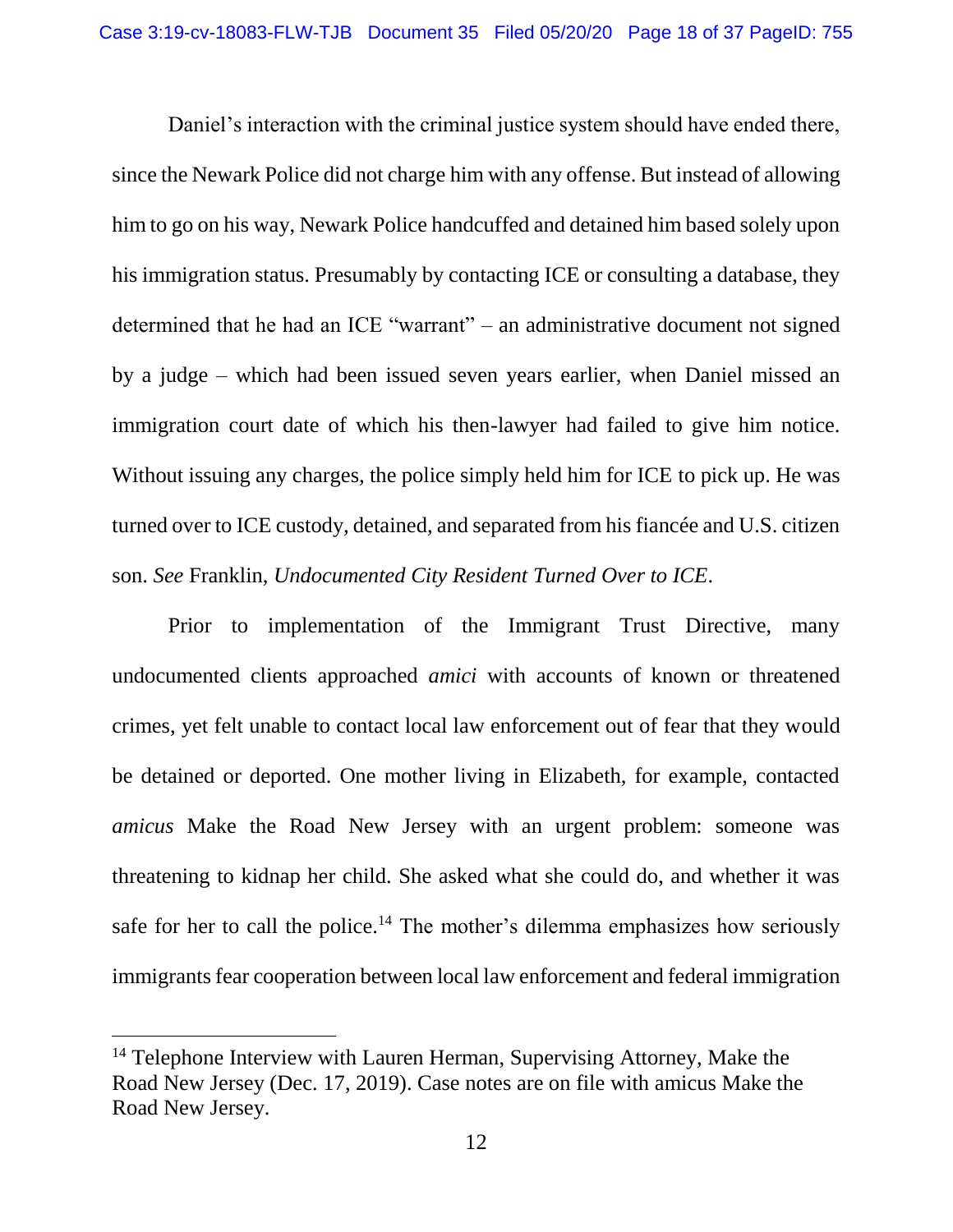enforcement – a fear so strong that it forces a mother to feel that she must choose between reporting a threat against her child and protecting her family from deportation.

*Amicus* Make the Road New Jersey is also aware of survivors of intimate partner violence who were detained by immigration enforcement officers after someone reported a domestic dispute to local law enforcement. In February 2018 in Passaic County, police officers responded to a report of a domestic dispute involving a pregnant woman and her husband. The resulting interaction brought the woman to the attention of immigration authorities, and after being detained by local law enforcement for two days, she was transferred to federal immigration custody at the Essex County Correctional Facility. The woman suffered a miscarriage of her pregnancy shortly after she was released.<sup>15</sup>

These stories demonstrate how mixing local law enforcement with immigration enforcement can discourage the reporting of crime and put people at risk. Without the Immigrant Trust Directive's clear limits on collaborating with ICE, immigrant residents reasonably fear that any contact with local authorities – even if intended solely to seek protection – could result in potential deportation.

<sup>&</sup>lt;sup>15</sup> Telephone Interview with Lauren Herman, Supervising Attorney, Make the Road New Jersey (Dec. 17, 2019). Case notes are on file with *amicus* Make the Road New Jersey.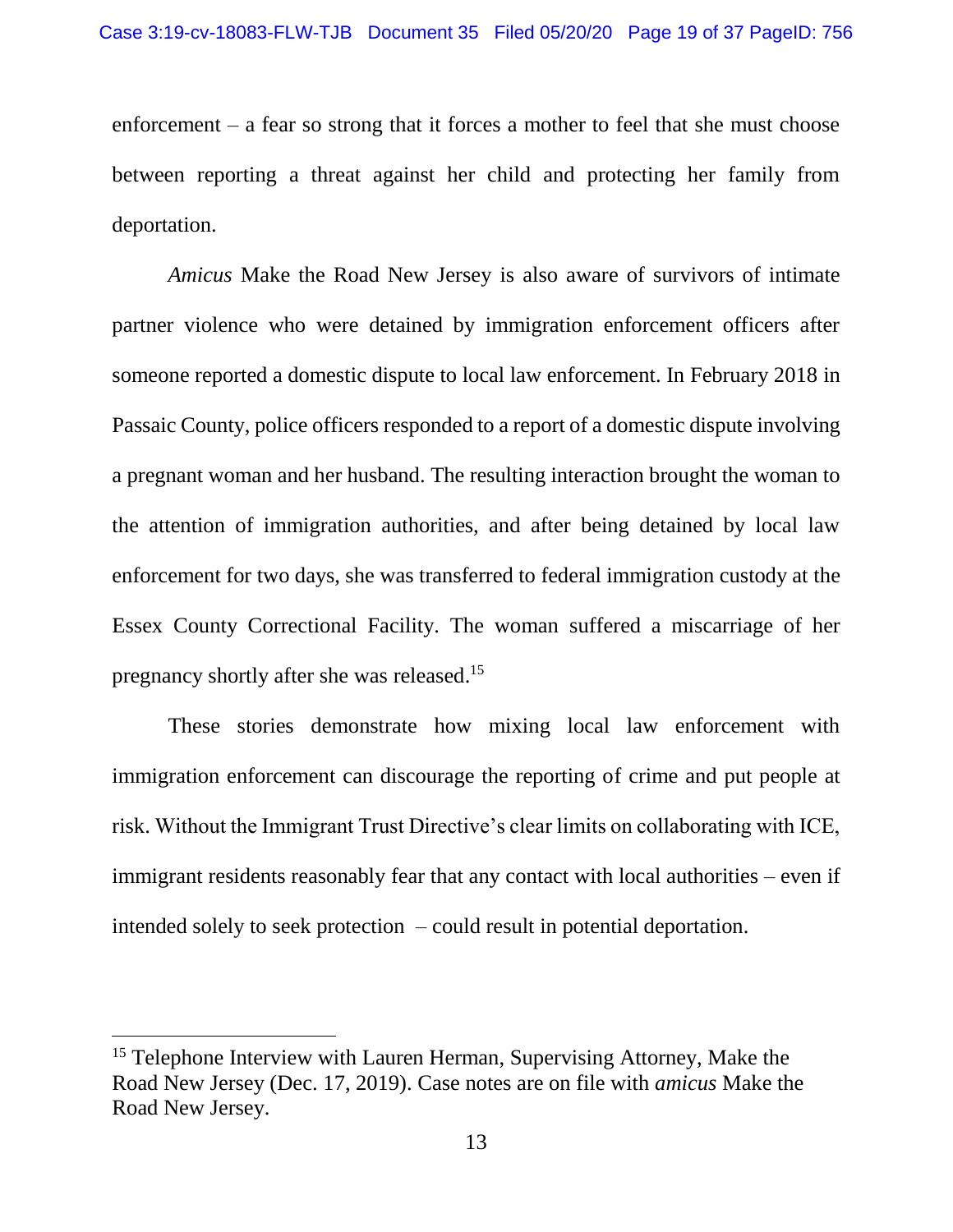A recent tragedy also makes the need for the Immigrant Trust Directive starkly clear. On September 16, 2019, five-year-old Dulce Maria Alavez was abducted in broad daylight from Bridgeton City Park. *See* Christina Goldbaum, *A 5-Year-Old Girl Went Missing From a Playground. What Happened?* N.Y. Times (Oct. 1, 2019). <sup>16</sup> A small town in South Jersey, Bridgeton is home to a large immigrant population. Despite the community rallying behind Dulce's family, the case remains unsolved. Police believe that members of the immigrant community have been afraid to come forward to law enforcement with information, fearing that they may be reported to ICE. One resident told *The New York Times* that the kidnapping has caused the Bridgeton community to worry "in two ways: one is the safety of our kids, the other is immigration enforcement." *Id*.

This incident took place only a few months after the Attorney General's Directive went into effect, before the immigrant community was fully informed of the Directive, and before the trust it was intended to foster had a chance to take hold. If the Directive remains in place and is effectively implemented, it has the potential to prevent situations like this, in which community members face the wrenching choice between doing all they can to help solve a horrific crime, or protecting their loved ones from potential deportation. As Attorney General Grewal explained when

<sup>16</sup> *Available at* https://www.nytimes.com/2019/10/01/nyregion/missing-child-njdulce-alavez.html.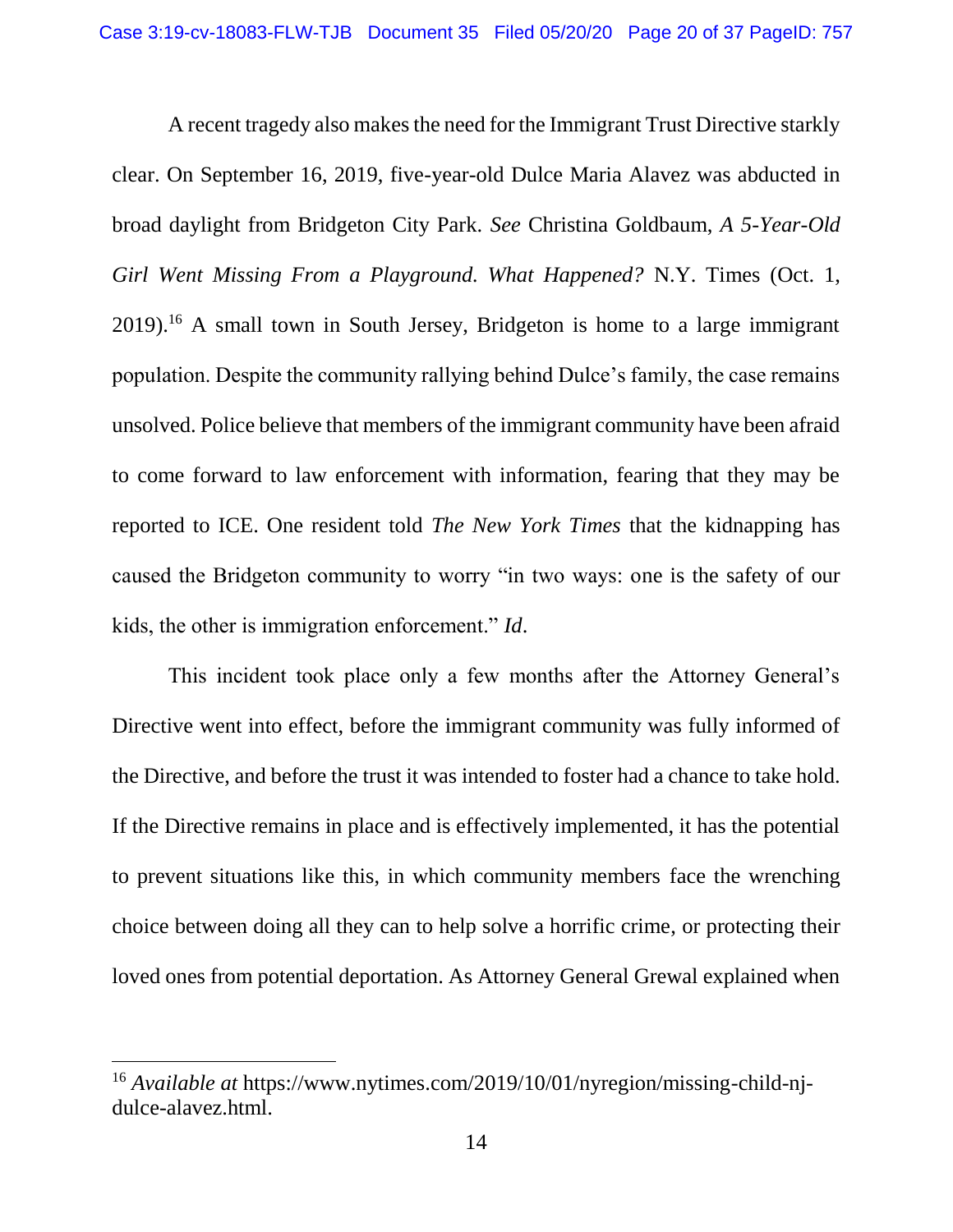discussing this family's tragedy, the Immigrant Trust Directive is intended to address exactly this type of situation. WPIX-TV, *NJ AG Worries Immigrants Scared of ICE Have Information on Missing 5-Year-Old Girl They Haven't Shared With Police* (Sep. 24, 2019).<sup>17</sup> *See also* Editorial, *It's No "Sanctuary": NJ's Policy is About Solving Horrific Crimes Like This*, NJ Advance Media (Sept. 24, 2019) ("[The Immigrant Trust Directive] is about protecting public safety. And it makes it much more likely that police will find this little girl, and bring her home to her family.").<sup>18</sup>

### <span id="page-20-0"></span>**C. The Immigrant Trust Directive Conserves New Jersey's Limited Law Enforcement Resources for Public Safety Purposes.**

The primary way in which the Immigrant Trust Directive promotes public safety is by allowing immigrant communities to feel safe reporting crimes or providing information to the local law enforcement. But another important way in which the Directive protects New Jerseyans is by ensuring that the State's limited law enforcement resources go toward protecting its residents, rather than assisting the federal government with immigration enforcement.

 $287(g)$  agreements, which deputize local law enforcement officers to act as immigration enforcement officers for the federal government, can deplete local

<sup>17</sup> *Available at* https://pix11.com/2019/09/24/nj-ag-worries-immigrants-scared-ofice-have-information-on-missing-5-year-old-girl-they-havent-shared-withpolice/?fbclid=IwAR1DxSj-UgrRYERphOraB10qS0vC68TIACLdJEUES17U-PRZYIP-RVZDLsc.

<sup>18</sup> *Available at* https://www.nj.com/opinion/2019/09/its-no-sanctuary-njs-policy-isabout-solving-horrific-crimes-like-this-editorial.html.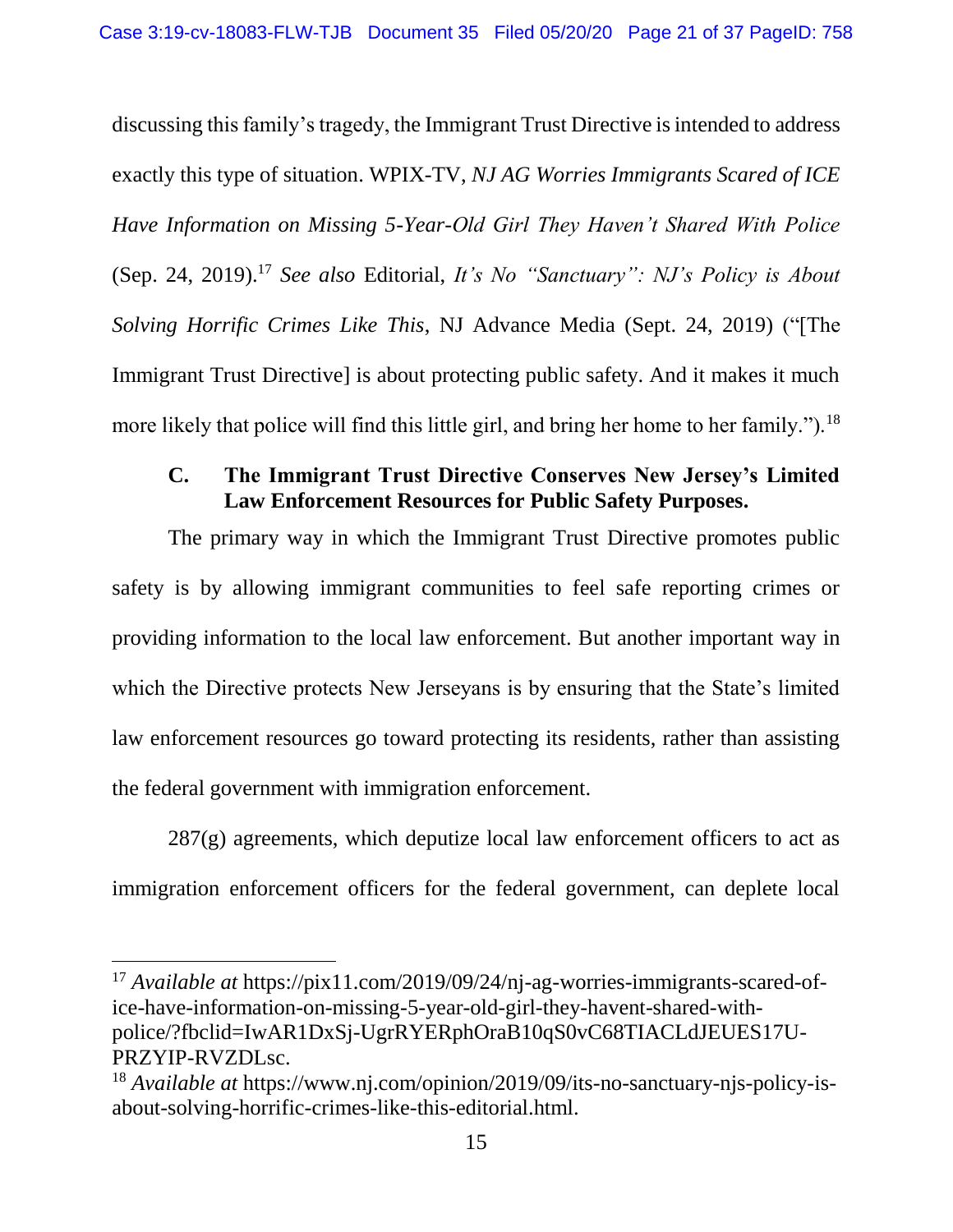agencies' resources. State and local governments must pay significant costs to implement and maintain a 287(g) program, including officer salaries, benefits, and costs associated with required officer training. *See* Office of Inspector General, U.S. Dep't of Homeland Sec., *The Performance of 287(g) Agreements* (March 2010) at  $4, 6.^{19}$ 

Cooperative programs can cost local law enforcement agencies millions of dollars. Prince William County in Virginia was forced to increase property taxes to implement its 287(g) agreement, which cost the county \$6.4 million in its first year and \$26 million over five years. *See* Audrey Singer et al., *Immigrants, Politics, and Local Response in Suburban Washington*, Brookings Institution (Feb. 2009) at 16. 20 Furthermore, local law enforcement agencies have been responsible for tens of thousands of dollars in damages and legal fees after losing lawsuits challenging detention based on ICE detainer requests. *See, e.g.,* Steve Mayes, *Woman at Center of Landmark Immigration Case Settles Suit that Changed Jail Holds in State, Nation*, The Oregonian (May 18, 2015); <sup>21</sup> *Galarza v. Szalczyk*, 745 F.3d 634 (3d. Cir. 2014)

<sup>19</sup> *Available at* https://www.oig.dhs.gov/assets/Mgmt/OIG\_10-63\_Mar10.pdf. <sup>20</sup> *Available at* https://www.brookings.edu/wp-

content/uploads/2016/06/0225\_immigration\_singer.pdf.

<sup>21</sup> *Available at*

https://www.oregonlive.com/clackamascounty/2015/05/woman at center of land mark\_im.html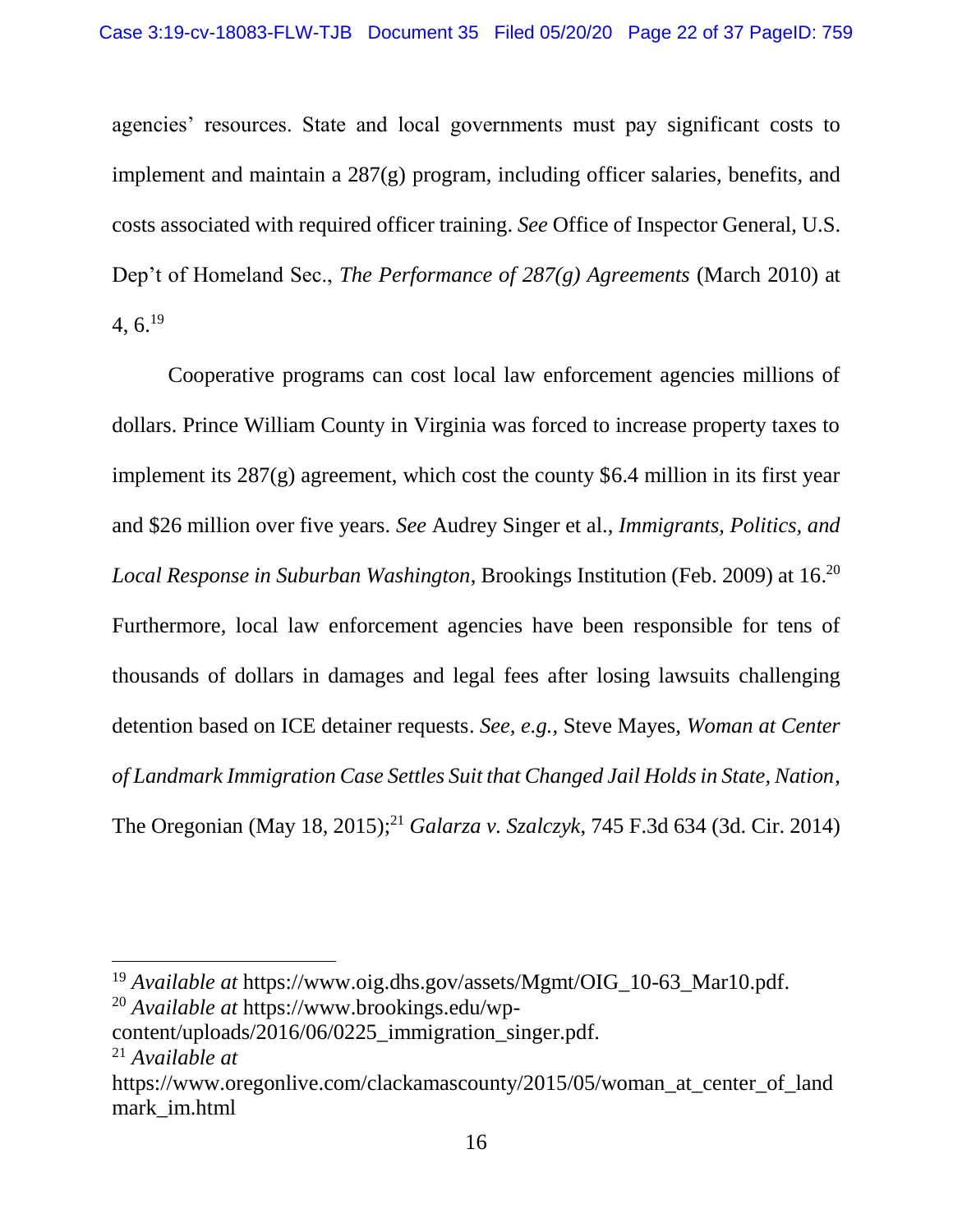(holding that Lehigh County could be liable for the plaintiff's detention due to ICE detainer request).<sup>22</sup>

In addition to monetary costs, there are costs in terms of the time and energy that local law enforcement agencies spend enforcing immigration law, rather than protecting their communities. For instance, Maricopa County's aggressive immigration enforcement initiatives reportedly resulted in the sheriff's failure to investigate at least thirty violent crimes over a year. *See* Anita Khashu, *The Role of Local Police: Striking a Balance Between Immigration Enforcement and Civil Liberties* at 27, Police Foundation (April 2009). <sup>23</sup> Data from counties with cooperative agreements show that after the agreements were implemented, arrests of foreign-born residents for minor offenses, like driving without a license, increased,

<sup>&</sup>lt;sup>22</sup> Arrest statistics in jurisdictions with  $287(g)$  programs have likewise revealed racial profiling, which may further expose local law enforcement agencies to liability for civil rights violations. After adopting a 287(g) agreement, Prince William County spent \$3.1 million to install cameras and monitor footage in 250 police cars to defend against allegations of racial profiling. Singer, *Immigrants, Politics, and Local Response in Suburban Washington*, at 16. An investigation by the Department of Justice concluded that Maricopa County engaged in unlawful profiling and discriminatory jail policies against persons with limited English speaking skills. *See* Thomas E. Perez, Assistant Attorney General, U.S. Dep't of Justice, Maricopa County Sheriff's Office Investigative Findings Announcement (Dec. 15, 2011), https://www.justice.gov/opa/speech/assistant-attorney-generalthomas-e-perez-speaks-maricopa-county-sheriff-s-office. Latino drivers in Maricopa County were four to nine times more likely to be stopped than non-Latino drivers. *Id.*

<sup>23</sup> *Available at* https://www.policefoundation.org/wpcontent/uploads/2015/07/Khashu-2009-The-Role-of-Local-Police.pdf.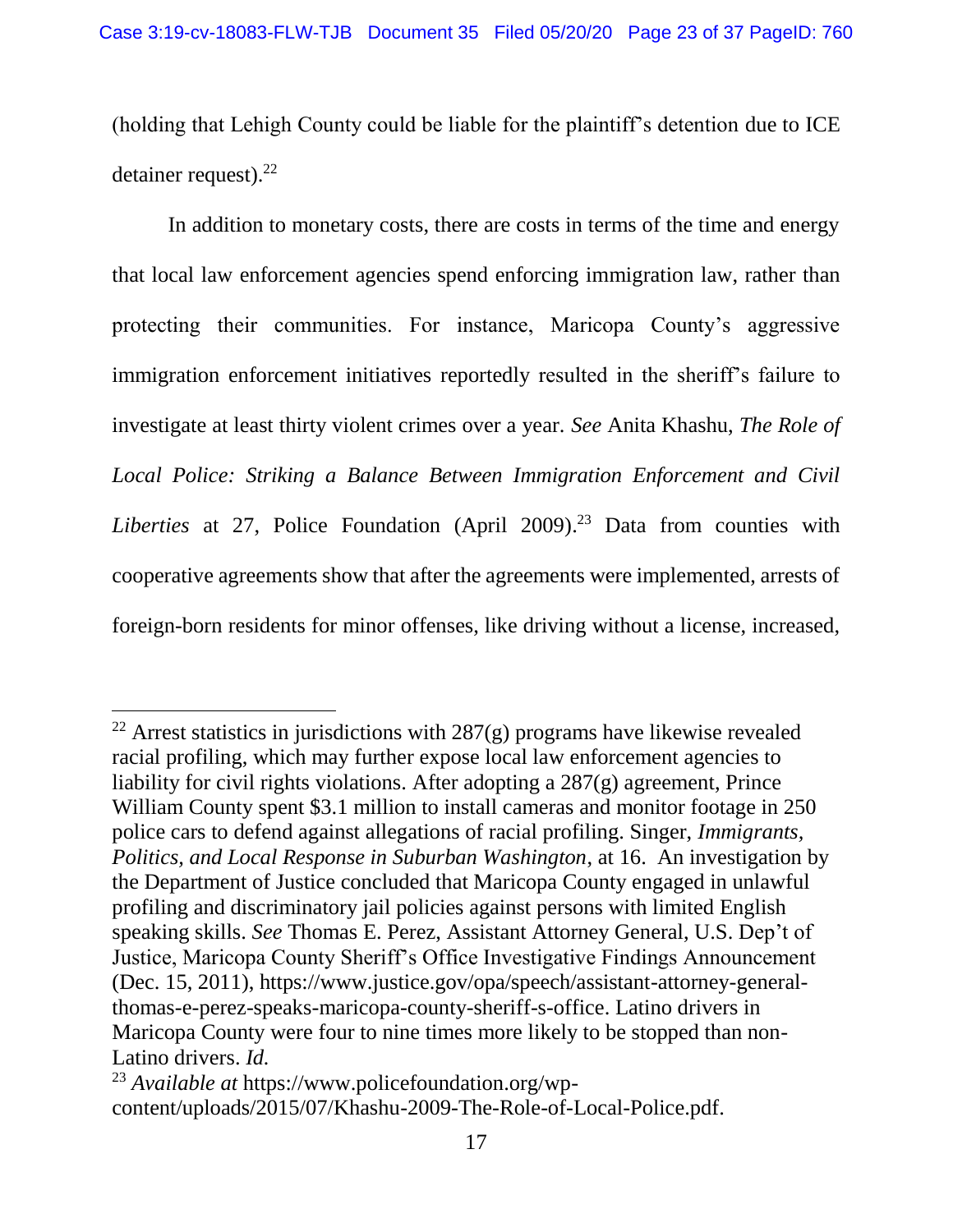while arrests of foreign-born residents for more serious offenses decreased. For example, Tennessee's Davidson County witnessed an increase in arrests for minor offenses of 15 percent after implementing its 287(g) program, while arrests of foreign-born Davidson residents for more severe offenses decreased by 21 percent. ACLU of Tennessee, *Consequences & Costs: Lessons Learned from Davidson County, Tennessee's Jail Model 287(g) Program* at 6 (Dec. 2012). <sup>24</sup> This suggests that the cooperative agreement with ICE caused local law enforcement to focus their energy and resources on minor offenses to the detriment of investigating more serious ones.

# <span id="page-23-0"></span>**II. The Constitution Does Not Permit the Federal Government to Commandeer New Jersey's Policy-Making Authority or Law Enforcement Officers, and Therefore No Federal Statute Could Validly Preempt the Immigrant Trust Directive.**

*Amici*'s concern with protecting New Jersey's choice to adopt the Immigrant Trust Directive is consistent with core principles of federalism. Plaintiffs claim that federal law preempts the Immigrant Trust Directive. <sup>25</sup> This argument depends on an extreme and erroneous view of the authority of the federal government over the States. Thus, although no federal agency is a party to this case, the plaintiffs'

<sup>24</sup> *Available at* https://www.aclu-tn.org/wp-content/uploads/2015/01/287gF.pdf.

 $25$  In addition to their preemption-based claims, plaintiffs have also brought several claims grounded in New Jersey law. In this brief, *amici* address only the preemption-based claims.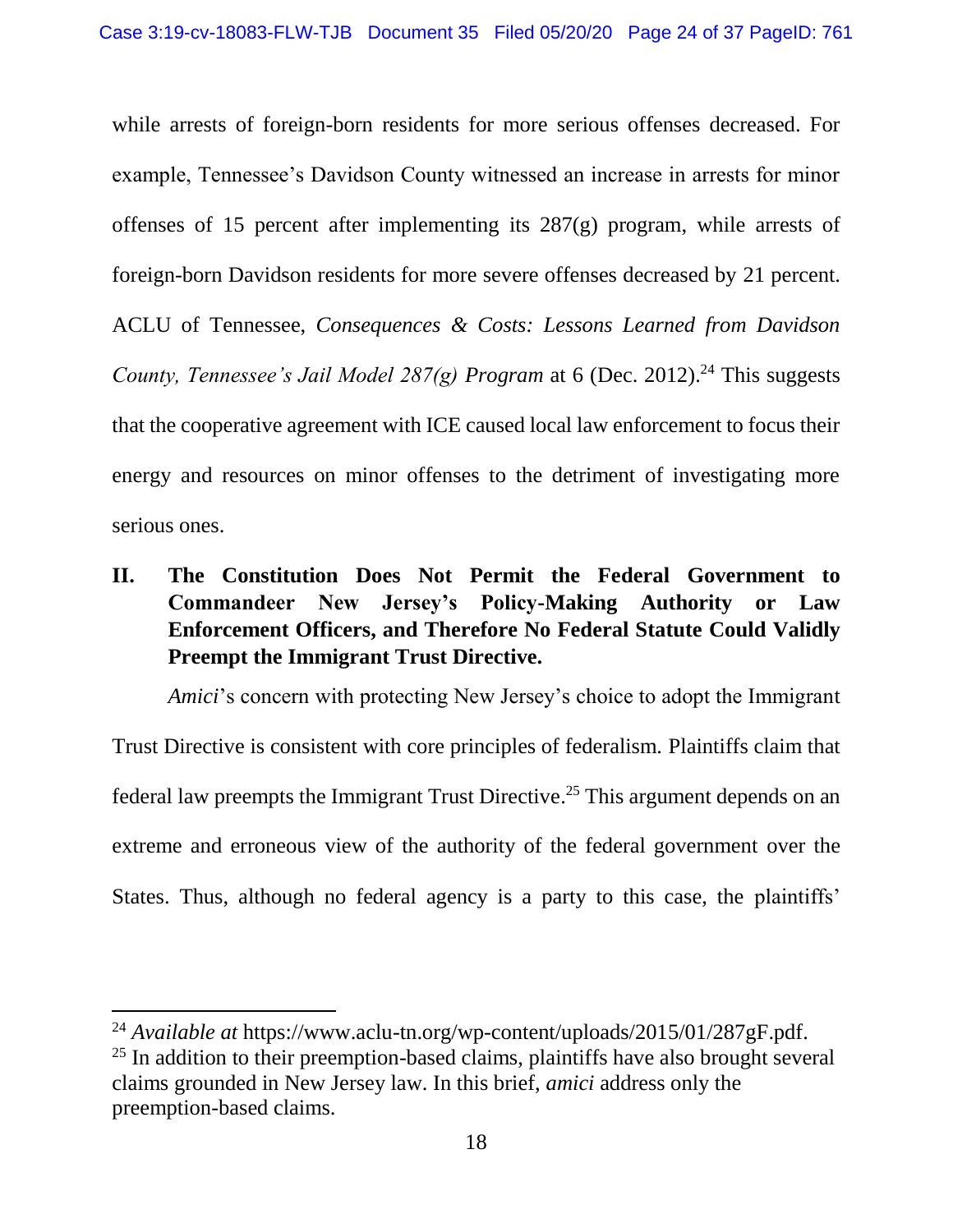misunderstanding of the limits of federal power is one of several reasons their case cannot succeed.

The plaintiffs suggest that because the federal government exclusively controls immigration – that is, decides the question of when non-citizens may enter or must leave the United States – New Jersey is obligated to deploy its limited law enforcement resources in a way that maximally supports the federal government's immigration policies.

This is incorrect. Rather, just as the federal government has exclusive authority to pass immigration laws, it also bears the responsibility of enforcing them. States may *choose* to assist the federal government with immigration enforcement if they wish. But to the extent laid out in the Immigrant Trust Directive, New Jersey has chosen not to do so. Although the plaintiffs may have preferred it if the State of New Jersey had decided otherwise, the United States Constitution is clear that New Jersey had every right to adopt the Immigrant Trust Directive.

<span id="page-24-0"></span>**A. Valid Preemption Schemes Regulate Private Actors, Not States, and the Anti-Commandeering Doctrine Strictly Limits the Federal Government's Ability to Force States to Implement Federal Policies.**

When the Framers crafted the U.S. Constitution, they created a system of dual sovereignty. *See Murphy v. NCAA*, 138 S. Ct. 1461, 1475 (2018). Under this system, both the federal government and the States elect their own legislatures, create their own policies, and enforce their own laws. The Framers believed this dual system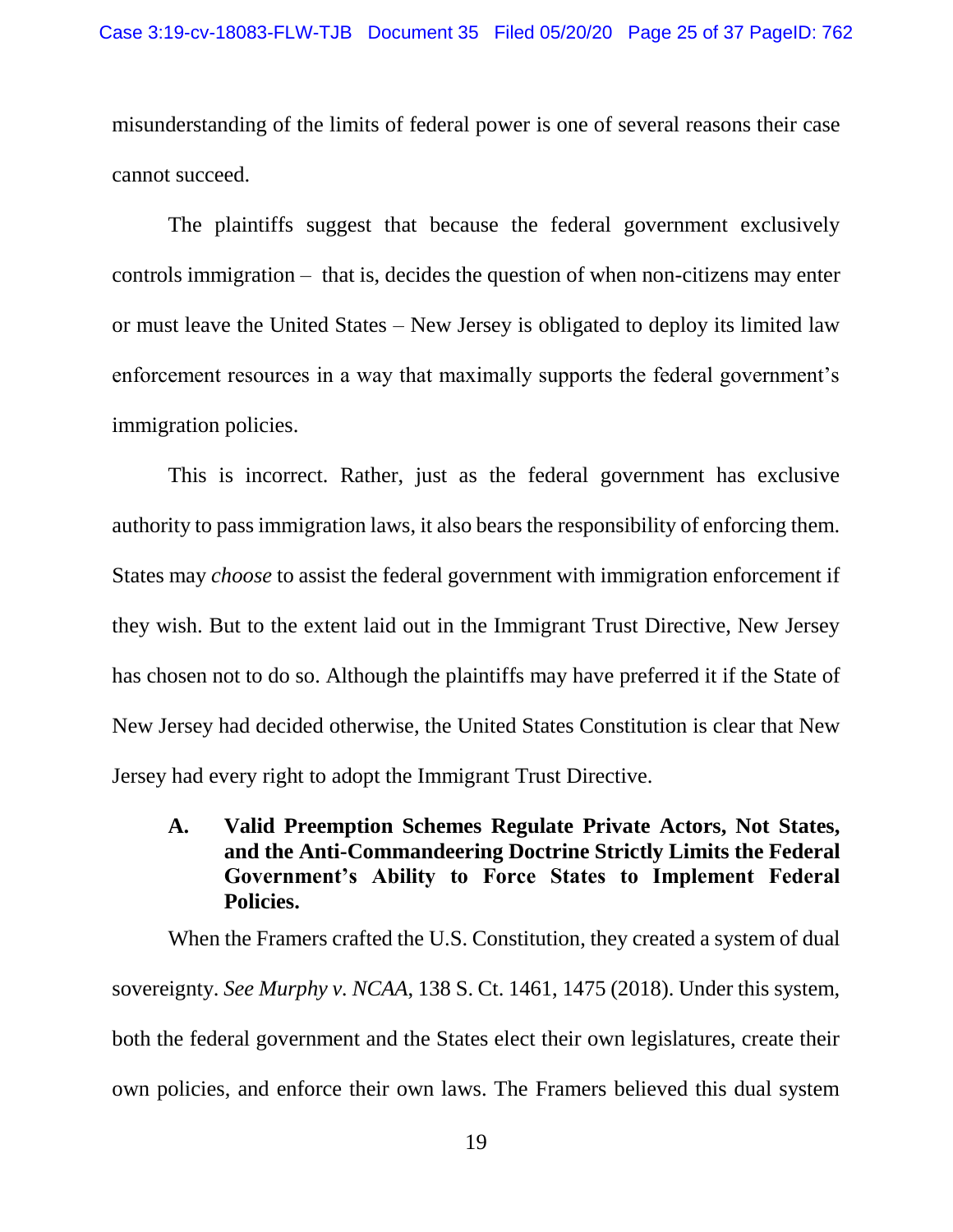would result in more liberty, as the two levels of government – state and federal – would keep each other in check, preventing either from running roughshod over the rights of the people. *Gregory v. Ashcroft*, 501 U.S. 452, 458-59 (1991).

Fundamental to this system and the liberty it helps to guarantee are two constitutional concepts: the principle of preemption enshrined in the Supremacy Clause, and the principle of anti-commandeering enshrined in both the Tenth Amendment and the Constitution's basic structure. *See Murphy*, 138 S. Ct. at 1475- 77. These two principles set the outer boundaries of what the state and federal governments may do in relation to one another, and keep the dual system in balance.

The principle of preemption means that, simply put, where federal and state laws regulating private individuals clash, federal law wins out. Although there are various types of preemption, "all of them work in the same way: Congress enacts a law that imposes restrictions or confers rights on private actors; a state law confers rights or imposes restrictions that conflict with the federal law; and therefore the federal law takes precedence and the state law is preempted." *Murphy*, 138 S. Ct. at 1480. Thus, if a state attempts to counteract a validly enacted federal law by enacting its own contradictory law, under the Supremacy Clause the state law will be preempted. The "supreme" federal law will govern.

*Amici* agree with the Attorney General that the Immigrant Trust Directive is not preempted by federal law because there is no clash between the Directive and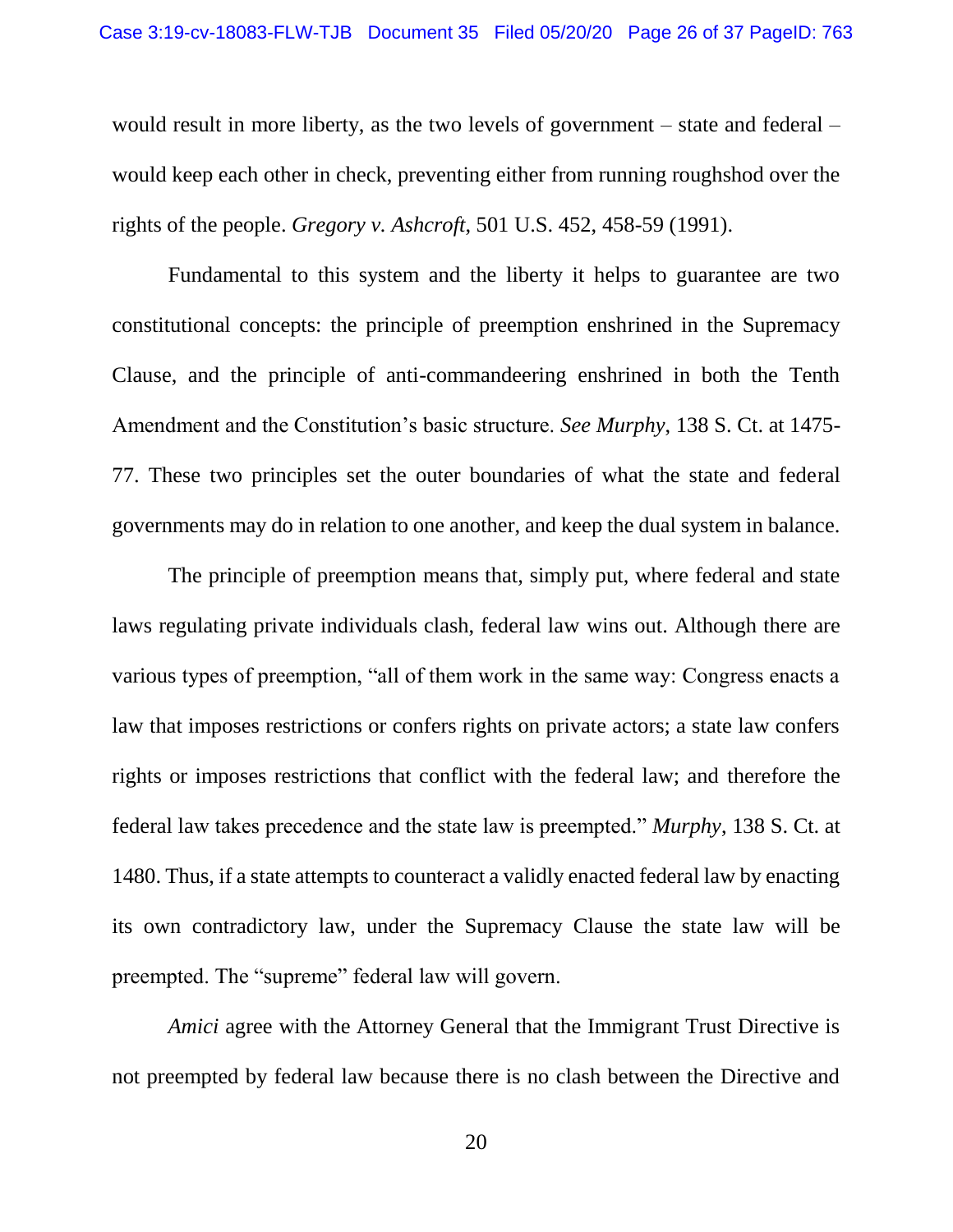federal immigration law. As the Supreme Court has made clear, the preemption principle "does not justify a freewheeling judicial inquiry into whether a state statute is in tension with federal objectives." *Chamber of Commerce v. Whiting*, 563 U.S. 582, 607 (2011) (internal quotation marks omitted).

But in this brief, *amici* do not address in detail the question of whether the Directive and federal law clash for purposes of preemption analysis. Rather, *amici* focus on an important constitutional point that this Court need address only if it rejects the Attorney General's arguments against statutory preemption: that even if there were a clash between federal law and the Immigrant Trust Directive, federal law could not preempt the Directive because such preemption would violate constitutional anti-commandeering principles.

A federal law crosses the line from a valid preemption statute to an unconstitutional attempt to commandeer state authority when rather than regulating *private actors*, it instead attempts to directly regulate *state governments themselves*. *Murphy*, 138 S. Ct. at 1481. This is because "the Framers explicitly chose a Constitution that confers upon Congress the power to regulate individuals, not States." *New York v. United States*, 505 U.S. 144, 166 (1992). As the Supreme Court has explained, "even where Congress has the authority under the Constitution to pass laws requiring or prohibiting certain acts, it lacks the power directly to *compel the States* to require or prohibit those acts." *Id.* (emphasis added). When the federal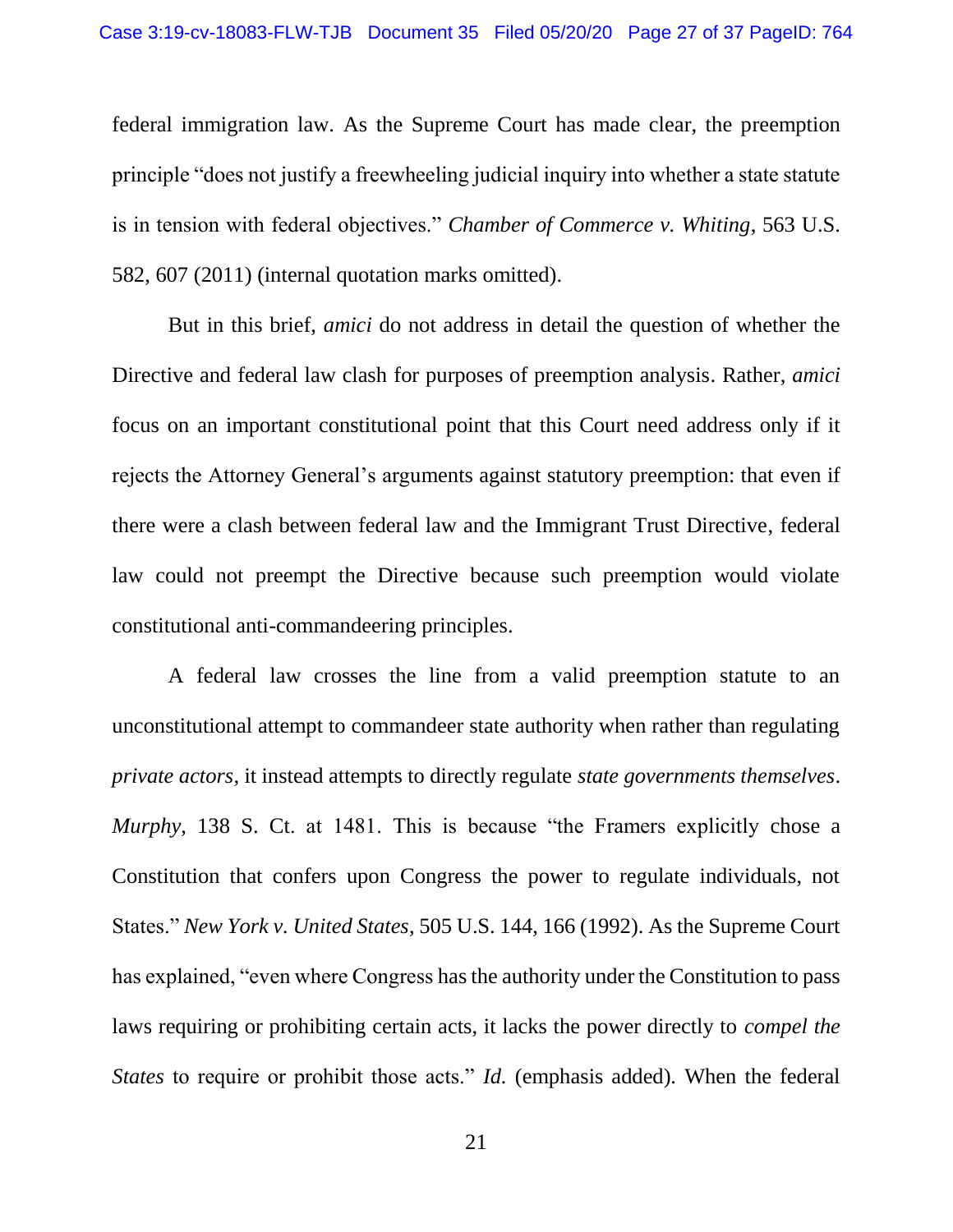government attempts to control state governments in this way, it challenges the fundamental notion of state sovereignty, and runs up against the principle of anticommandeering.

Although the notion of anti-commandeering "may sound arcane," it is in fact "simply the expression of a fundamental structural decision" the Framers made to "withhold from Congress the power to issue orders directly to the States." *Murphy*, 138 S. Ct. at 1475. In a series of cases defining the scope and meaning of the anticommandeering principle, the Supreme Court has found that several different methods of attempting to compel state action amount to unconstitutional commandeering. These include commanding a state legislature to pass a law, commanding a state legislature *not* to pass a law, and commanding officers of state or local government to implement a federal law. *See New York*, 505 U.S. at 161-63; *Murphy*, 138 S. Ct. at 1478; *Printz v. United States*, 521 U.S. 898, 926-930 (1997). Because none of these actions are compatible with the fundamental notion of state sovereignty, none are permissible under the United States Constitution.<sup>26</sup>

 $26$  The Supreme Court has made clear that although the federal government is not permitted to commandeer state authority or officers, it may – within constitutional limits – encourage state governments to adopt certain policies by conditioning the receipt of federal funds on such adoption. *New York*, 505 U.S. at 166-67. In addition, Congress is permitted to directly regulate state governments when they engage in activities private actors also engage in, such as hiring employees, as part of a larger scheme which evenhandedly governs the participation of both private and public actors. *Murphy*, 138 S. Ct. at 1478. No such scenario applies here.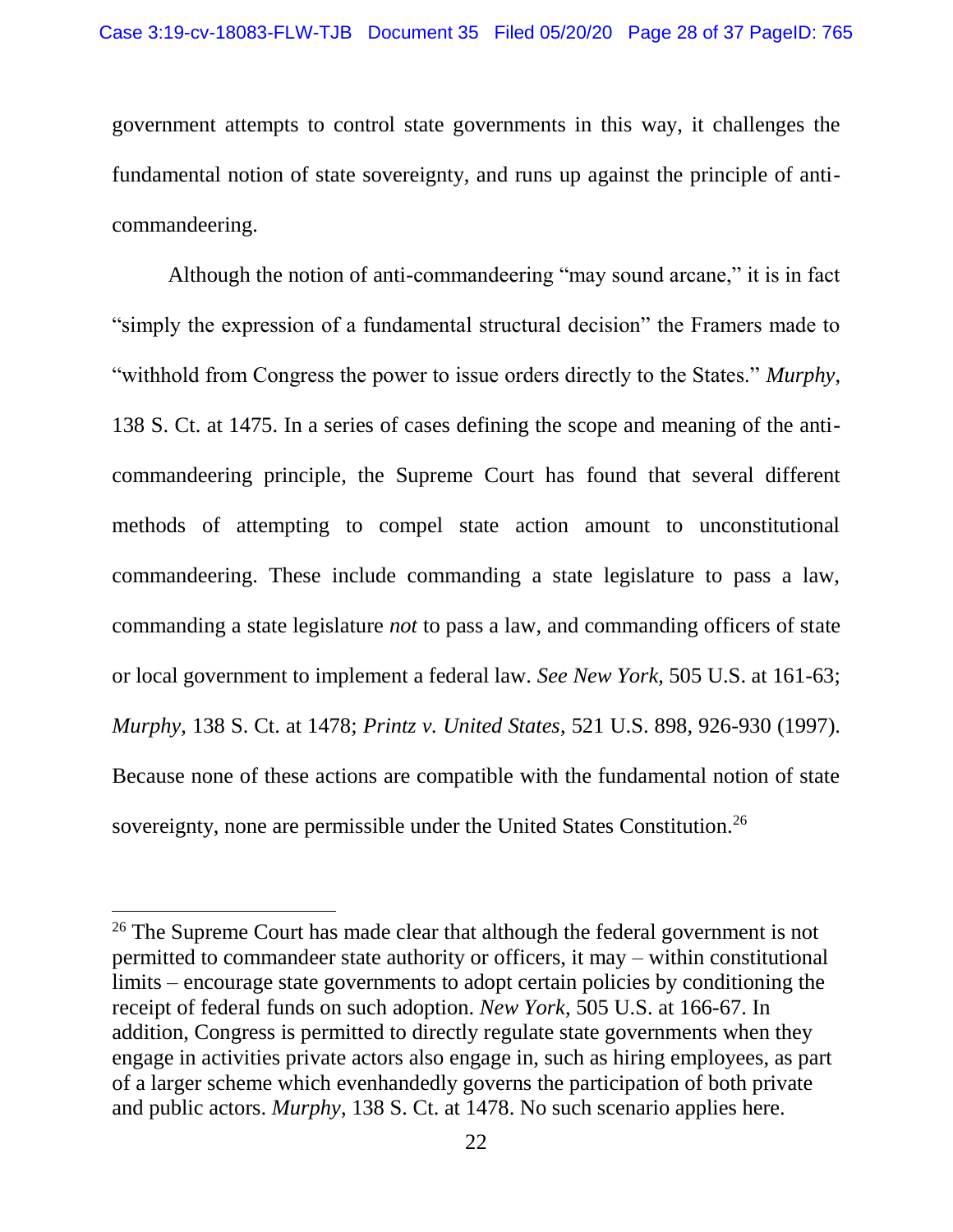Moreover, the substantive area of policy in which commandeering is attempted is irrelevant. The Supreme Court has struck down laws under the anticommandeering principle in areas as diverse as gun control, the disposal of nuclear waste, sports gambling, and health care. *See Printz*, 521 U.S. at 902; *New York*, 505 U.S. at 149; *Murphy*, 138 S. Ct. at 1478; *NFIB v. Sibelius*, 567 U.S. 519, 577-80 (2012). Moreover, federal Courts of Appeals, including the Third Circuit, have made clear that the anti-commandeering doctrine is relevant to questions of state involvement in the enforcement of federal immigration law. *Galarza*, 745 F.3d at 643-45; *see also United States v. California*, 921 F.3d 865, 888-91 (9th Cir. 2019). Thus, regardless of the particular program in question and regardless of whether the program affects immigrants, "Congress cannot compel the States to enact or enforce a federal regulatory program." *Printz*, 521 U.S. at 935. Congress also may not "circumvent that prohibition by conscripting the State's officers directly." *Id*.

Plaintiffs in this case argue that the Immigrant Trust Directive is not valid because federal law preempts it. But the anti-commandeering doctrine forecloses any such argument. The federal statutes that plaintiffs cite are not valid preemption provisions that regulate private actors. Rather, if interpreted to prohibit the Attorney General's adoption of the Immigrant Trust Directive, they are unconstitutional attempts to commandeer the officers and authority of the State of New Jersey. *See*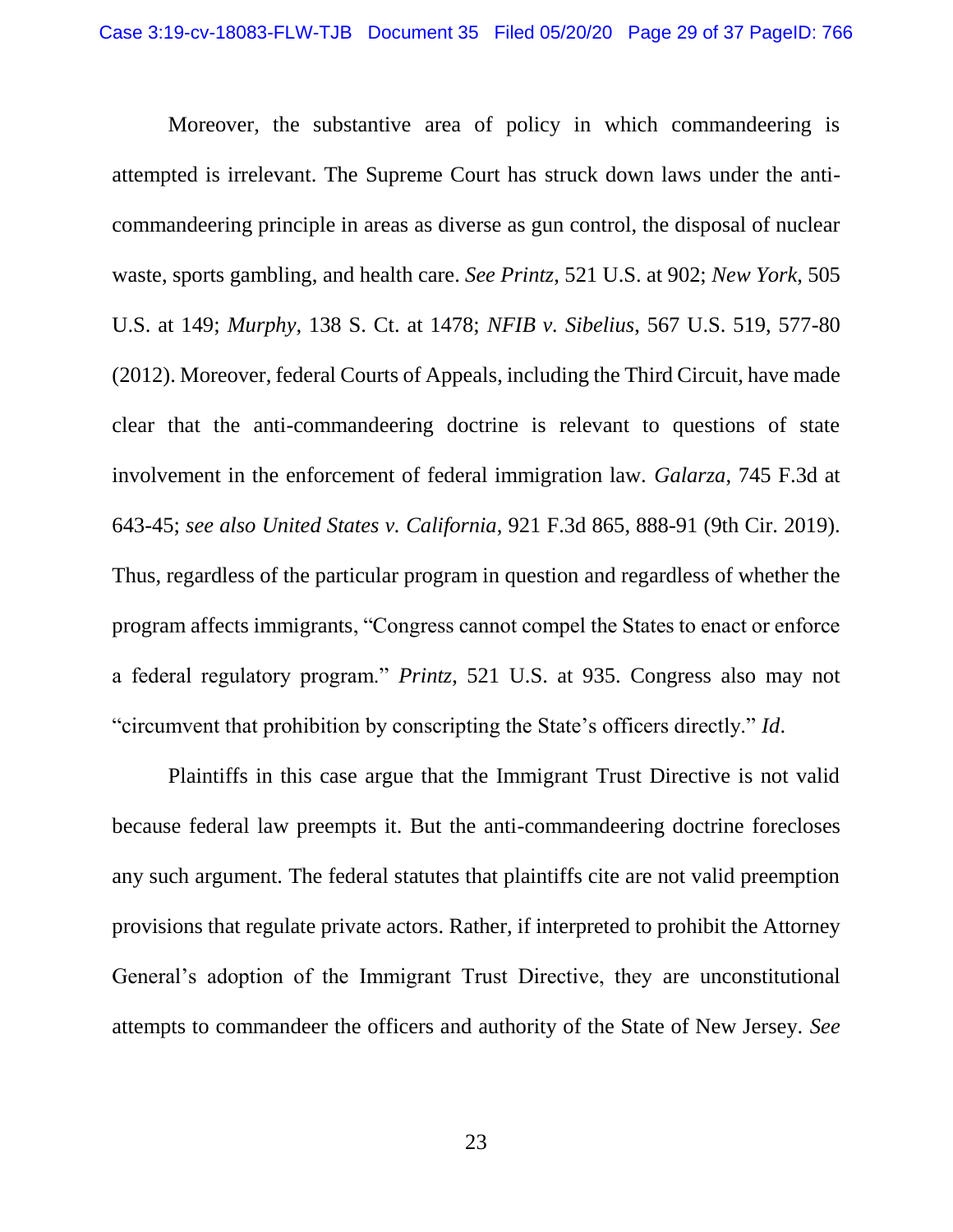*United States v. California*, 921 F.3d at 891 ("California has the right, pursuant to the anticommandeering rule, to refrain from assisting with federal efforts.").

<span id="page-29-0"></span>**B. Federal Information-Sharing Statutes Cannot Preempt the Immigrant Trust Directive Because Congress Cannot Command New Jersey Not to Adopt a Particular Policy.**

Plaintiffs claim that federal laws regarding the sharing of information between local, state, and federal governments preempt the Immigrant Trust Directive, relying primarily on 8 U.S.C.  $\S$  1373 (hereinafter "Section 1373"). <sup>27</sup> Section 1373 states that no state or local governmental entity may prohibit the sharing of "information regarding the citizenship or immigration status, lawful or unlawful, of any individual" with federal authorities.

As noted above, *amici* agree with the Attorney General that there is no conflict between Section 1373 and the Immigrant Trust Directive, both because the Directive permits the sharing of information about immigration status, and because Section 1373 is best interpreted narrowly. *See United States v. California*, 921 F.3d at 889; *Steinle v. City & Cty. Of San Francisco*, 919 F.3d 1154, 1167 (9th Cir. 2019); *City of Philadelphia v. Sessions*, 309 F. Supp. 3d 289, 333 (E.D. Pa. 2018), *aff'd in part & vacated in part on other grounds*, 916 F.3d 276 (3d Cir. 2019). But even if this

<sup>&</sup>lt;sup>27</sup> Plaintiffs also cite 8 U.S.C. § 1644, the text of which is nearly identical to 8 U.S.C. § 1373(a). All of the arguments made by *amici* with regard to 8 U.S.C. § 1373 apply equally to 8 U.S.C. § 1644.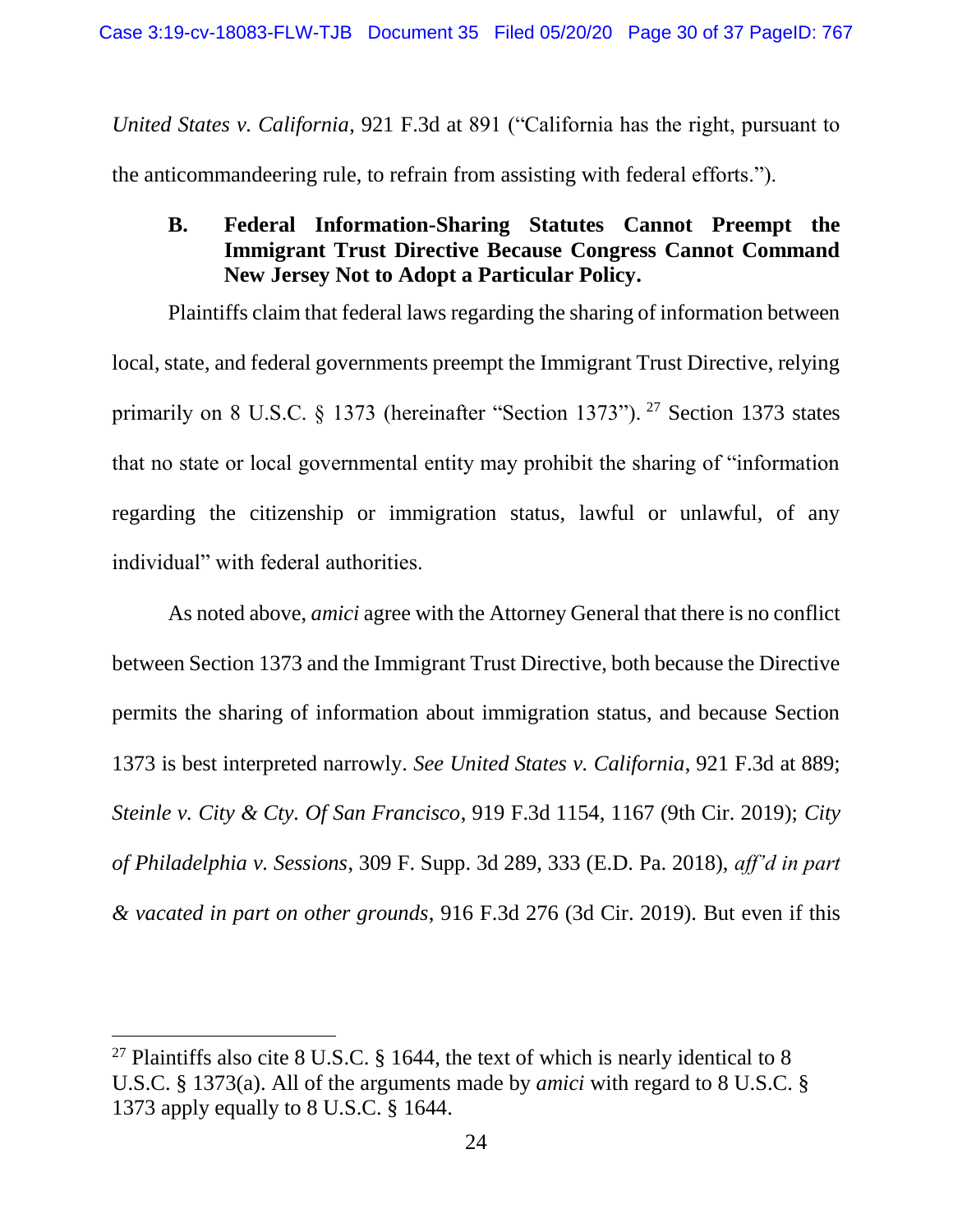were not the case, Section 1373 still could not preempt the Directive for two closely related reasons.

First, Section 1373 is explicitly directed at state and local governments, not at private actors. *See* 8 U.S.C. § 1373(a) ("a Federal, state, or local government entity or official may not prohibit . . . any government entity or official . . . "). In order for a federal statute to preempt a state policy, it must regulate private actors, not state or local governments. *See Murphy*, 138 S. Ct. at 1480-81. Section 1373 regulates only government actors. Therefore, Section 1373 cannot be a valid preemption provision.

Second, Section 1373 cannot forbid the enactment of a policy like the Directive without running afoul of the anti-commandeering doctrine. If Section 1373 directly commands the Attorney General not to adopt the Directive, then it is a direct command to the government of New Jersey that it cannot adopt a particular policy. This is exactly the kind of command that violates the anti-commandeering doctrine, and which the Supreme Court has therefore held that Congress cannot issue to a state legislature. *See Murphy*, 138 S. Ct. at 1481-82. Because the anti-commandeering doctrine applies equally to both the legislative and executive branches of state governments, the fact that the Directive was issued by the Attorney General (rather than adopted by the New Jersey Legislature) is irrelevant. *See Printz* at 521 U.S. at 907-8, 925-26.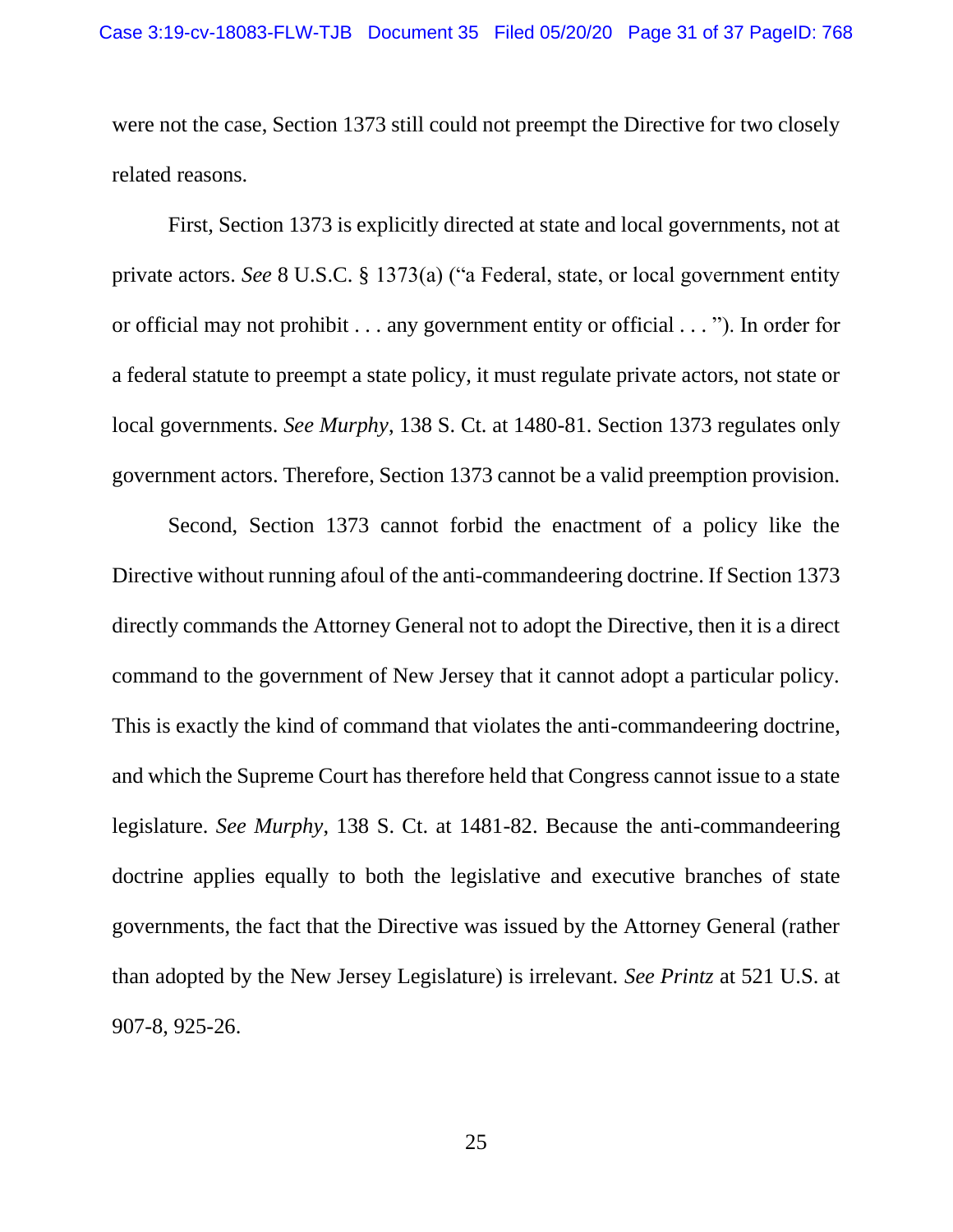Unsurprisingly, then, courts that have recently considered the constitutionality of Section 1373 have consistently found the statute unconstitutional under the anticommandeering doctrine*. See City of Philadelphia v. Sessions*, 309 F. Supp. at 329- 30 (E.D. Pa. 2018); *Chicago v. Sessions*, 321 F. Supp. 3d 855, 872 (N.D. Ill. 2018); *City and Cty. of San Francisco v. Sessions*, 349 F. Supp. 3d 924, 953 (N.D. Cal. 2018).

These decisions were made in spite of a decades-old Second Circuit decision to the contrary. *See City of New York v. United States*, 179 F.3d 29 (2d Cir. 1999). The Second Circuit made its decision in *City of New York* on the basis that Section 1373 ordered state governments *not* to take an action, rather than to take one. *Id*. at 34-35. In 2018, however, the Supreme Court made clear in *Murphy* that such a distinction is not meaningful, and that anti-commandeering principles forbid both affirmative *and* negative commands to state governments. 138 S. Ct. at 1481-2. Thus, as a District Court within the Second Circuit has explained, "[i]t is clear that *City of New York* cannot survive the Supreme Court's decision in *Murphy*." *New York v. United States DOJ*, 343 F. Supp. 3d 213, 234 (S.D.N.Y. 2018).

As the Attorney General has argued, there is no conflict between federal information-sharing statutes and the Directive. But even if such a conflict did exist, any resulting command to the State of New Jersey not to adopt the policies contained in the Immigrant Trust Directive would be unconstitutional under anti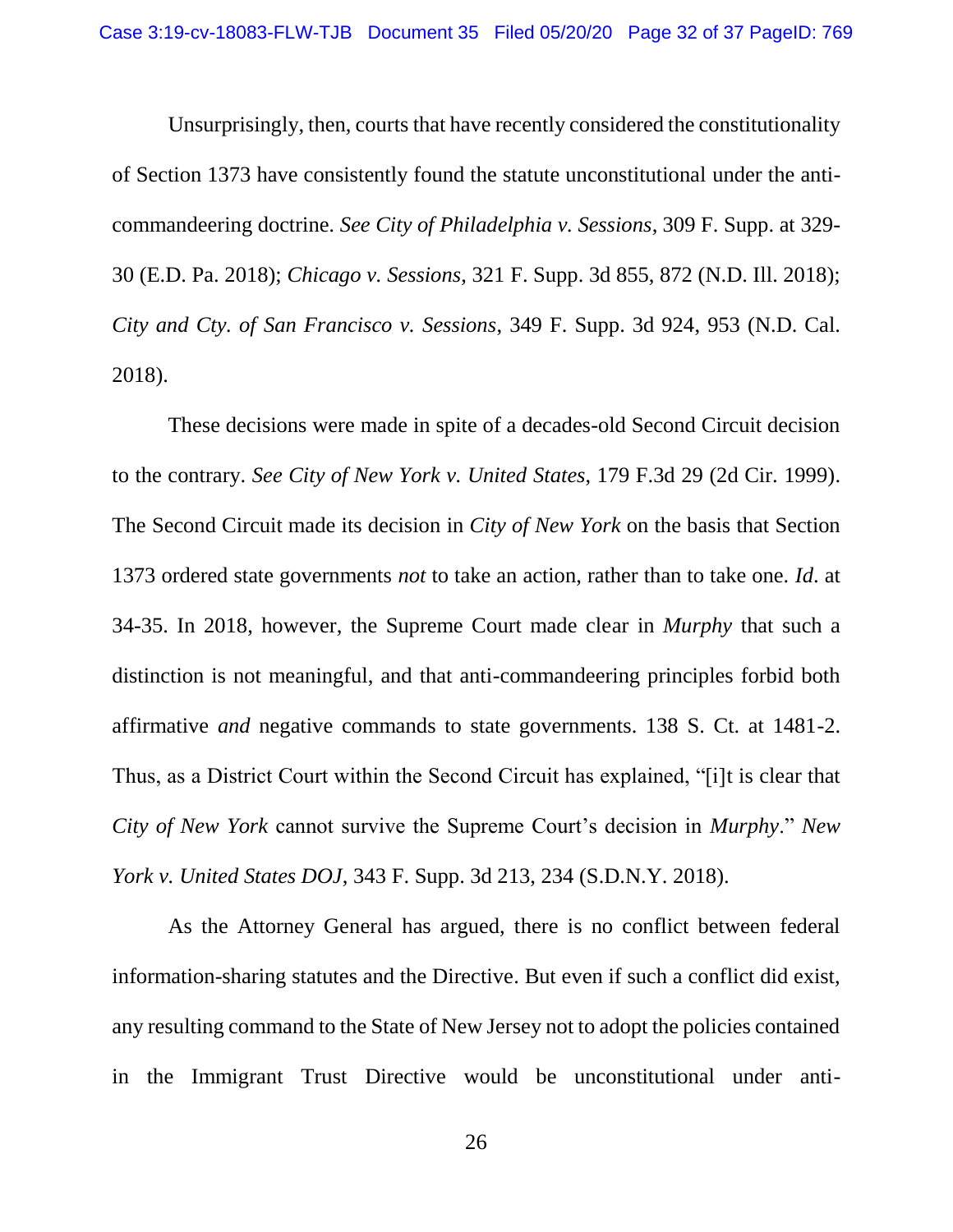commandeering principles. Thus, the federal information-sharing statutes cited by the plaintiffs cannot preempt the Immigrant Trust Directive.

#### <span id="page-32-0"></span>**C. Immigration Statutes Cannot Preempt the Trust Directive Because the Federal Government Cannot Force State Entities to Bear the Burden of Enforcing Federal Law.**

Plaintiffs also claim that the Directive poses an obstacle to the enforcement of federal immigration laws, such as the Immigration and Nationality Act, that determine when an immigrant may be deported. Therefore, plaintiffs suggest, the Directive is preempted. This argument contradicts well-established anticommandeering principles.

In *Printz v. United States*, the Supreme Court considered the constitutionality of a federal law that "direct[ed] state law enforcement officers to participate, albeit only temporarily, in the administration of a federally enacted regulatory scheme" by conducting background checks on individuals who sought to buy firearms. 521 U.S. at 904. The measure was meant to be a mere stopgap while the federal government set up its own background check system. *Id*. at 902. Nonetheless, the Supreme Court held that the law was unconstitutional under anti-commandeering principles. *Id*. at 933. As the Court explained, "it is no more compatible with [states'] independence and autonomy that their officers be dragooned . . . into administering federal law, than it would be compatible with the independence and sovereignty of the United States that its officers be impressed into service for the execution of state laws." *Id.*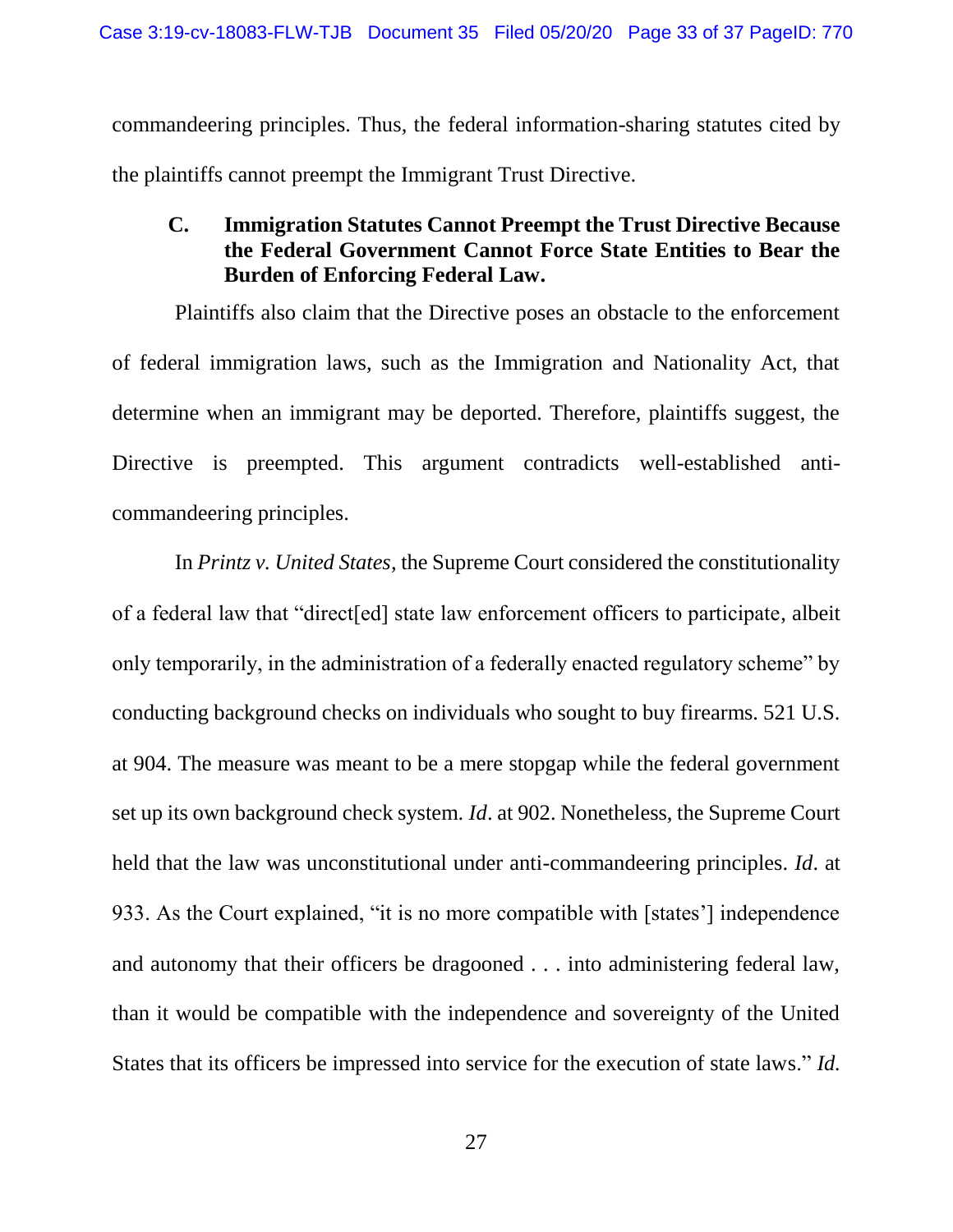at 928 (internal quotation marks and citation omitted). Under anti-commandeering doctrine, any demand Congress makes of state officers – even one that requires officers to perform arguably ministerial tasks – is a "command $[] \dots$  fundamentally incompatible with our constitutional system of dual sovereignty." *Id*. at 927-29, 935.

There is good reason why such commands are not constitutionally permitted. As the Supreme Court has explained, anti-commandeering principles promote democratic accountability by making it clear to voters which governments are responsible for which policies.<sup>28</sup> *See Murphy*, 138 S. Ct. at 1477. They also ensure that the federal government cannot pass the cost of expensive programs onto unwilling States. *Id*. Rather, under the anti-commandeering doctrine, "[i]f state residents would prefer their government to devote its attention and resources to problems other than those deemed important by Congress, they may choose to have the Federal Government rather than the State bear the expense" of federal programs. *New York*, 505 U.S. at 168. *Amici* and the New Jerseyans they work with have exactly such a preference, and the Immigrant Trust Directive validly follows that preference.

 $28$  The treatment of immigrants by state and local authorities tends to be a significant issue in New Jersey elections. *See, e.g.,* Dustin Racioppi, *Phil Murphy Campaign Promise Tracker: On Minimum Wage, PARCC Testing, NJ Transit and More*, NorthJersey.com (Feb. 8, 2018),

https://www.northjersey.com/story/news/new-jersey/governor/2018/02/08/philmurphy-promise-tracker-minimum-wage-nj-transit-and-more/1034208001/.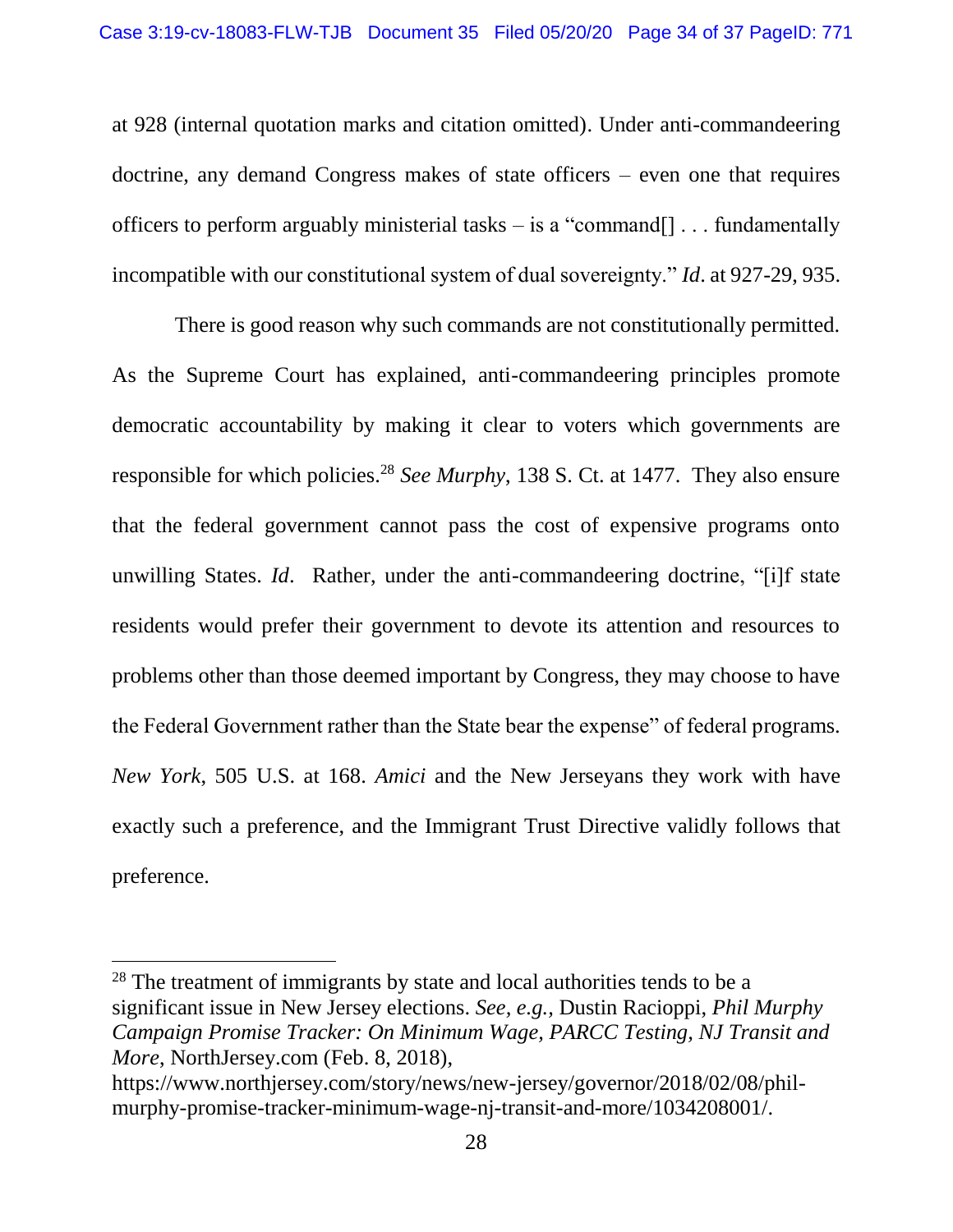Thus, binding Supreme Court precedent demonstrates that Congress cannot require New Jersey officers to assist with the enforcement of immigration law. Yet, in arguing that the Directive is preempted by immigration law, plaintiffs clearly suggest the opposite. If federal immigration laws barred any state government from declining to help with immigration enforcement, state officers and resources would be effectively conscripted into federal government service.

In *Printz*, the Supreme Court made clear that the federal government simply cannot press state and local officers into its service. Under this precedent, plaintiffs' claim that the Immigrant Trust Directive is preempted by the mere existence of federal immigration law simply does not hold water.

# <span id="page-34-0"></span>III. **The Fact that the Constitution Grants the Federal Government Exclusive Authority over Immigration Has No Impact on the Validity of the Immigrant Trust Directive.**

In their complaints, plaintiffs vaguely suggest that because the Constitution places our nation's immigration authority in the hands of the federal government rather than the States, the Immigrant Trust Directive is unconstitutional. This is not the case.

The Immigrant Trust Directive is not an immigration law, as it makes no decision regarding who may enter or who must leave the United States. *See De Canas v. Bica*, 424 U.S. 351, 355 (1976) (explaining that a "regulation of immigration" is "essentially a determination of who should or should not be admitted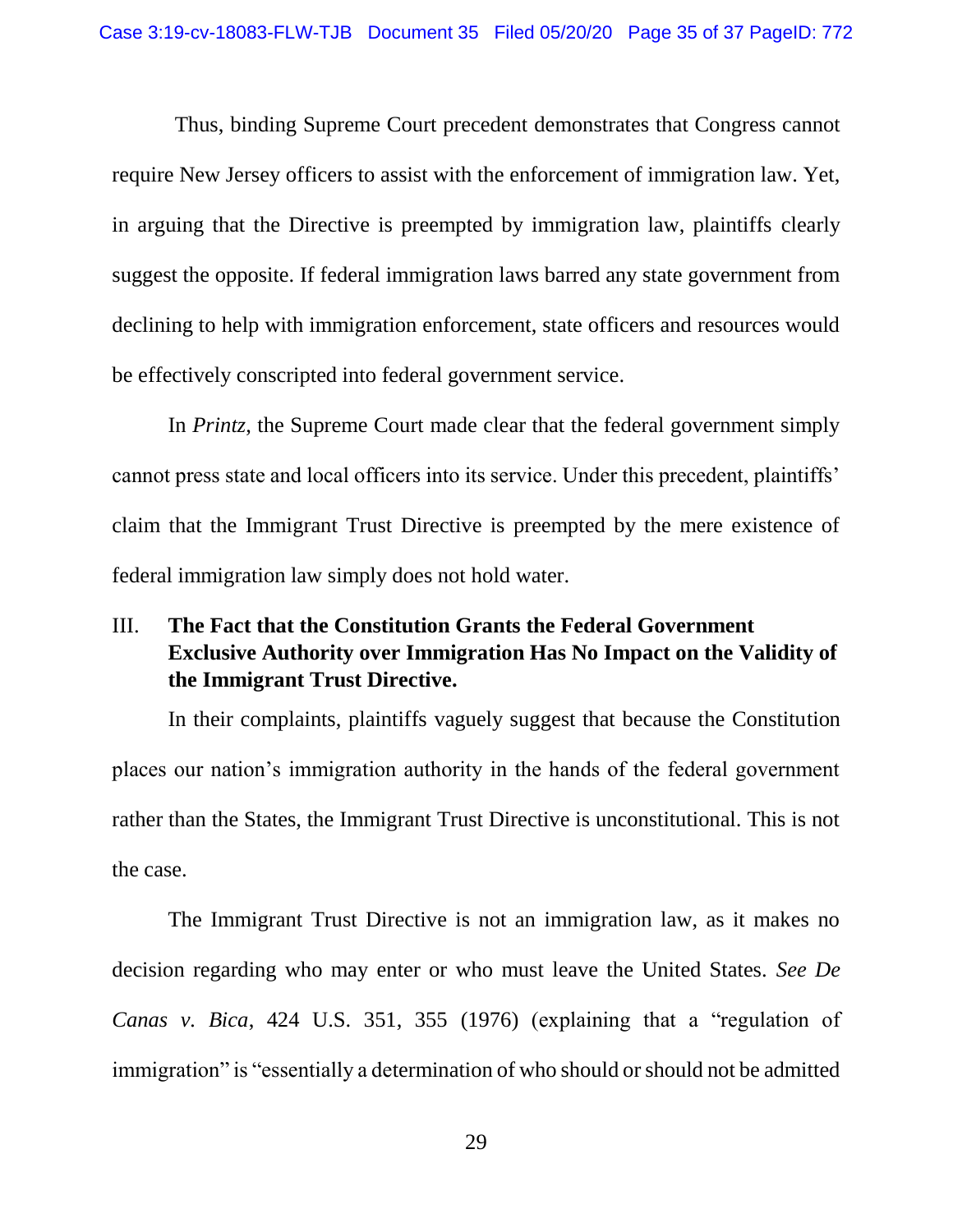into the country, and the conditions under which a legal entrant may remain"). The fact that the Directive will have an impact on non-citizens does not make it an immigration law that the federal government has exclusive authority to pass. Rather, the Supreme Court has long held that "standing alone, the fact that aliens are the subject of a state statute does not render it a regulation of immigration." *Id.* at 355.

Courts of Appeals have underscored this principle by applying the anticommandeering doctrine to uphold state and local policies affecting immigrants. Earlier this year, the Ninth Circuit denied the federal government's request to preliminarily enjoin a California law limiting state and local cooperation with immigration enforcement authorities, and observed that the preemption arguments made by the United States ran "directly afoul of the Tenth Amendment and the anticommandeering rule." *United States v. California*, 921 F.3d at 888. Moreover, the Third Circuit has decided that if immigration authorities issued "a command [to local law enforcement agencies] to detain an individual on behalf of the federal government," that "would violate the anti-commandeering doctrine of the Tenth Amendment." *Galarza*, 745 F.3d at 644.

As with any other state policy, a state policy that impacts non-citizens must be examined to determine whether it is preempted by any particular federal statute, immigration-related or otherwise. *See De Canas*, 424 U.S. at 356-65 (considering whether any provision of the Immigration and Nationality Act or the Farm Labor